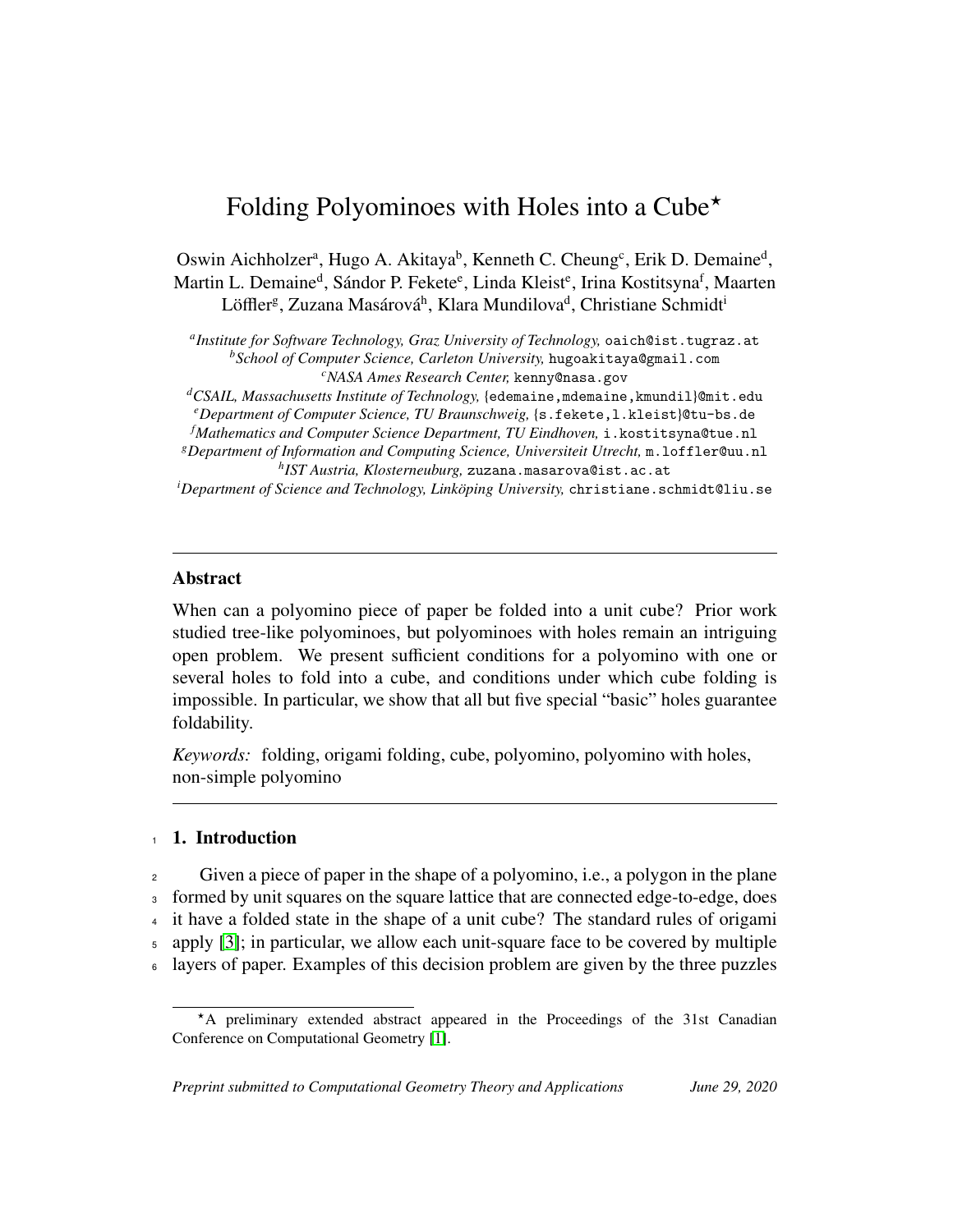<span id="page-1-0"></span>

Figure 1: Three polyominoes that fold along grid lines into a unit cube, from puzzles by Nikolai Beluhov [\[2\]](#page-24-2).

 by Nikolai Beluhov [\[2\]](#page-24-2) shown in Figure [1.](#page-1-0) We encourage the reader to print out <sup>8</sup> the puzzles and try folding them.

 Prior work [\[4\]](#page-24-3) studied this decision problem extensively, introducing and an- alyzing several different models of folding. Beluhov [\[2\]](#page-24-2) implicitly defined a *grid* <sup>11</sup> *model* with the puzzles in Figure [1:](#page-1-0) Fold only along grid lines of the polyomino; <sup>[1](#page-1-1)2</sup> allow only orthogonal fold angles<sup>1</sup> ( $\pm 90^\circ$  and  $\pm 180^\circ$ ); and forbid folding material strictly interior to the cube. In this model, the prior work [\[4\]](#page-24-3) characterizes which <sup>14</sup> *tree-shaped* polyominoes (whose unit squares are connected edge-to-edge to form a tree dual graph) lying within a  $3\times n$  strip can fold into a unit cube, and exhaustively characterizes which tree-shaped polyominoes of  $\leq 14$  unit squares fold into a unit cube.

 Notably, however, the polyominoes in Figure [1](#page-1-0) are not tree-shaped, and their interior is not even simply connected: The first puzzle has a hole, the second puzzle has two holes, and the third puzzle has a degenerate (zero-area) hole or <sup>21</sup> *slit*. Arguably, these holes are what makes the puzzles fun and challenging. Therefore, in this paper, we embark on characterizing which polyominoes with hole(s) fold into a unit cube in the grid model. Although we do not obtain a complete characterization, we give many interesting conditions under which a polyomino does or does not fold into a unit cube.

 The problem is sensitive to the choice of model. The other main model that has been studied in past work is the more flexible *half-grid model*, which allows orthogonal and diagonal folds between half-integral points, as in Figure [2.](#page-2-0) The prior work [\[4\]](#page-24-3) shows that *all* polyominoes of at least ten unit squares can fold into a unit cube in the half-grid model, leaving only a constant number of cases to 31 explore, which were tackled recently [\[5\]](#page-24-4). Therefore, we focus on the grid model, which matches the puzzles of Beluhov [\[2\]](#page-24-2).

<span id="page-1-1"></span><sup>&</sup>lt;sup>1</sup>The fold angle of a fold measures the deviation from the flat (unfolded) state, i.e., 180 $\degree$  minus the dihedral angle between the two incident faces.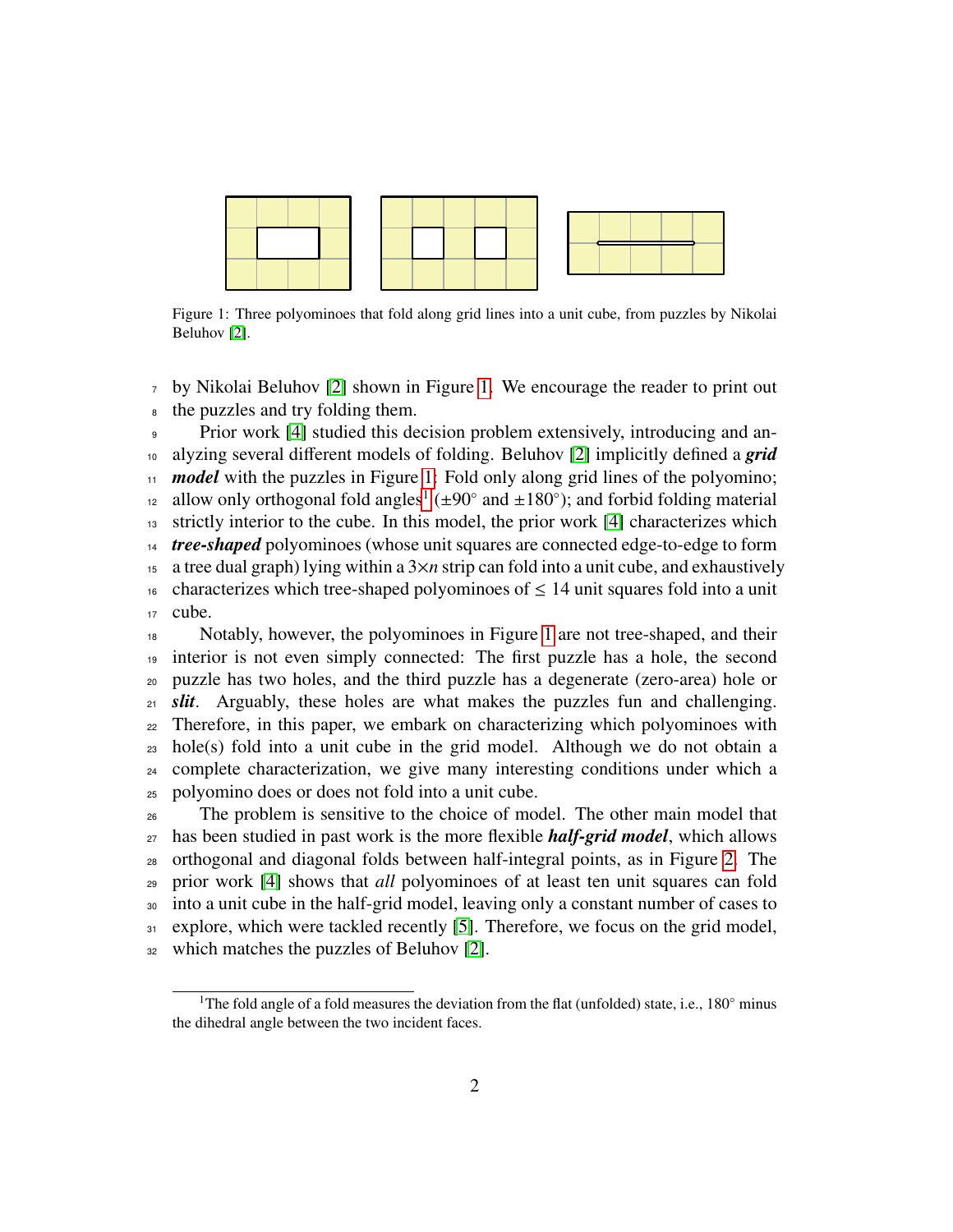<span id="page-2-0"></span>Figure 2: One way to fold a cube in the half-grid model, adapted from [\[4,](#page-24-3) Fig. 5(b)]. In all our figures, solid/red lines denote mountain folds, dashed/blue lines denote valley folds, light/grey lines denote grid lines, and bold/black lines denote the polyomino boundary.

 If we generalize the target shape from a unit cube to polycube(s), there are polyominoes that fold in the grid model into all polycubes of at most a given surface area [\[6\]](#page-24-5). If we further forbid overlapping unit squares (polyhedron un- folding/nets instead of origami), this fold-all-polycubes problem has been studied <sup>37</sup> for small polycubes [\[7\]](#page-24-6), and there is extensive work on finding polyominoes that fold into multiple (two or three or more) different boxes [\[8,](#page-24-7) [9,](#page-24-8) [10,](#page-25-0) [11,](#page-25-1) [12\]](#page-25-2).

## *Our Results*

| 40 | 1. We show that any hole that is not one of five <b>basic</b> shapes of holes (see |
|----|------------------------------------------------------------------------------------|
| 41 | Figure 3) always guarantee that a polyomino containing the hole folds into         |
| 42 | a cube; see Theorem 1 in Section 3.1. Polyominoes with exactly one of the          |
| 43 | five basic holes only sometimes allow folding into a cube.                         |
| 44 | 2. We identify combinations of two (of the five basic) holes that allow the        |
| 45 | polyomino to fold into a cube; see Section 3.2.                                    |
| 46 | 3. We show that certain of the five basic holes or their combinations do not       |
| 47 | allow folding into a cube, that is, we show that subclasses of polyominoes         |
| 48 | with only specific basic hole(s) cannot be folded into a unit cube; see Sec-       |
| 49 | tion 4.                                                                            |
| 50 | 4. We present an algorithm that checks a necessary local condition for folding     |
| 51 | into a cube; see Section 4.3.                                                      |
| 52 | 5. Whether this condition also constitutes a sufficient condition remains an       |
| 53 | open question; see Section 5.                                                      |
| 54 | 6. We conjecture that a slit of size 1 (see Figure 3, second from left) never      |
| 55 | affects whether a polyomino can fold into a cube; see Section 4.2. However,        |
| 56 | we show that a slit of size 1 can be the deciding factor for foldability for       |
| 57 | larger polycubes.                                                                  |
|    |                                                                                    |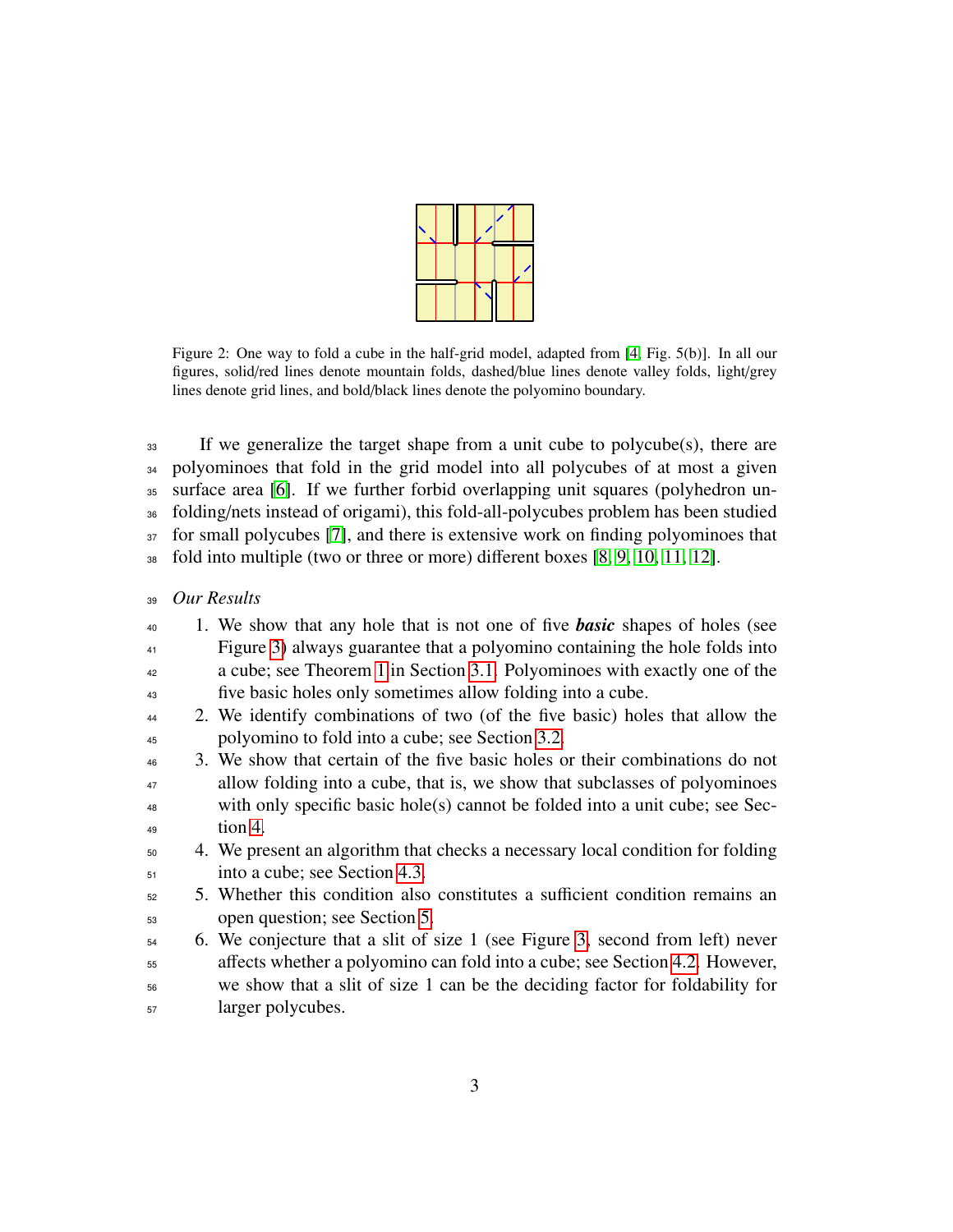### 2. Notation

59 A *polyomino* is a connected polygon P in the plane formed by joining together  $\epsilon_0$  |P| = *n* unit squares on the square lattice. We refer to the vertices of the *n* unit squares forming *P* as the *grid points* of *P*. We view *P* as an *open* region (excluding its boundary) which includes the *n* open unit squares of the form  $(x_i, x_i+1) \times (y_i, y_i+1)$ <br>(2) as well as some of the shared unit-length edges (and grid points) among these *n*  1) as well as *some* of the shared unit-length edges (and grid points) among these *n* unit squares. Notably, we do not require *P* to include the common edge between every adjacent pair of squares; if such an edge is missing from *P*, we call the edge a *slit edge*. But there must be at least *n* − 1 unit-length edges in *P* so that *P* is (interior-)connected.

 A *hole* of a polyomino *P* is a bounded connected component of *P*'s exterior, whose boundary is one of the connected components of *P*'s boundary other than  $\tau_0$  the outermost one. We assume that *P* has no holes that are just a single grid point, because such holes do not affect foldability, so we can fill them in (add them to *P*). We call a hole a *slit* if it has zero area (and is more than a single point), and thus consists entirely of one or more slit edges. We call a hole *basic* if it has one of the following shapes (refer to see Figure [3\)](#page-4-0):

- 1. A unit square
- 2. A slit of size 1 (a single slit edge)
- 3. A slit of size 2 (L-shaped or straight)
- 4. A U-slit of size 3

 A *unit cube* C is a three-dimensional polyhedron with six unit-square faces and volume of 1. We refer to the vertices of C as *corners*.

 In this paper, we study the problem of folding a given polyomino *P* with holes  $\epsilon$  to form C, allowing creases along edges of the lattice with fold angles of  $\pm 90^\circ$  or 83 ±180°. In all our figures, solid/red lines denote mountain folds, dashed/blue lines <sup>84</sup> denote valley folds, light/grey lines denote grid lines, bold/black lines denote the  $_{85}$  polyomino boundary, bold dotted/purple lines denote creases folded by  $\pm 180^{\circ}$ , <sup>86</sup> and thin dotted/purple lines denoted creases folded by ±90<sup>°</sup> (the purple/dotted 87 creases could be mountain or valley).

 Some crease patterns give numbers on the unit squares to indicate which face 89 they fold onto in a "real-world" six-sided die, where opposite faces sum up to 7.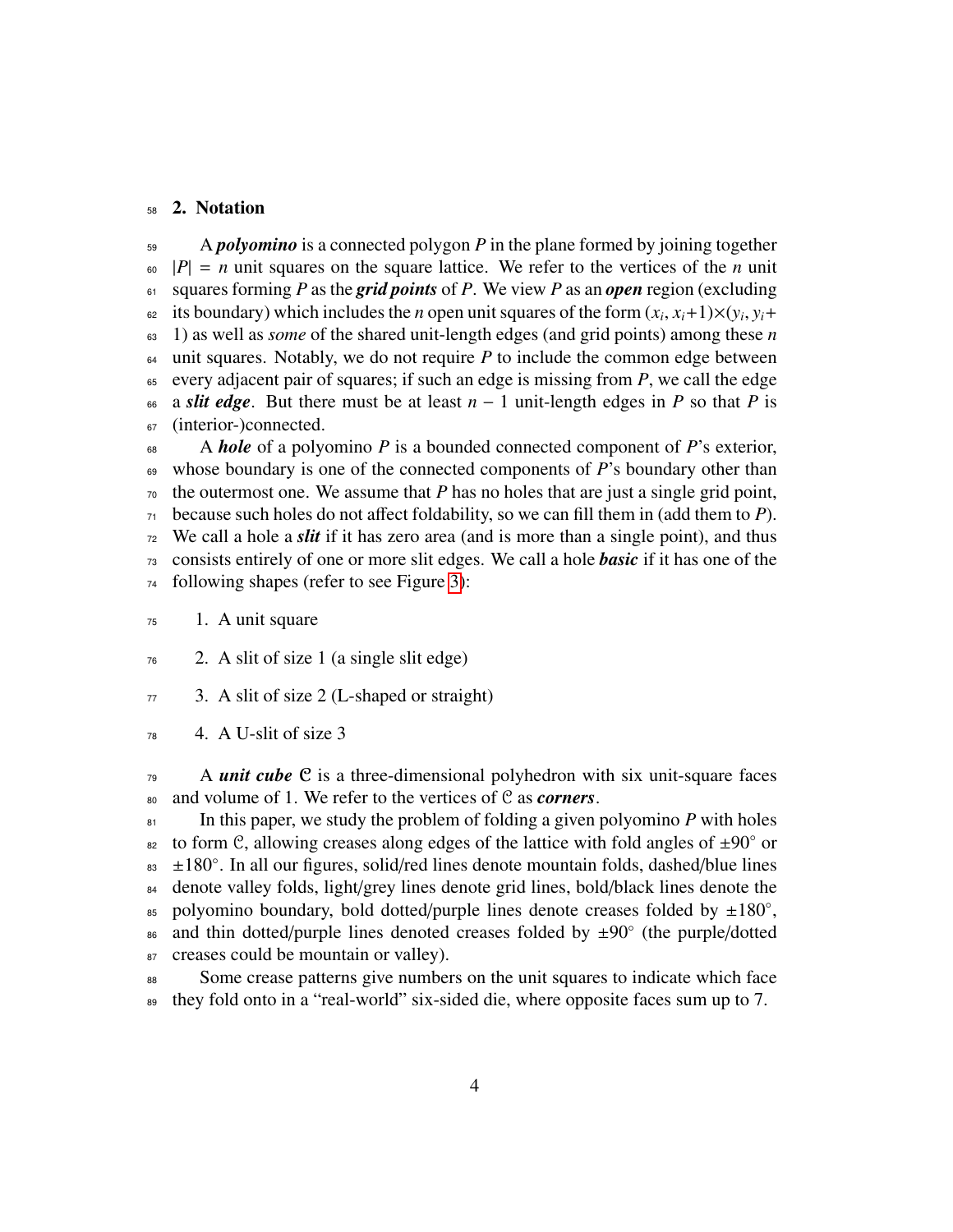<span id="page-4-0"></span>

Figure 3: The five basic holes: a unit square, a slit of size 1, a straight slit of size 2, an L-slit of size 2, and a U-slit of size 3.

#### 3. Polyominoes That Do Fold

 In this section, we present polyominoes that fold. We start with polyominoes that contain a hole guaranteeing foldability.

<span id="page-4-2"></span>*3.1. Single-Hole Polyominoes*

 In this section, we show that any hole different from a basic hole guarantees foldability.

<span id="page-4-1"></span> Theorem 1. *If a polyomino P contains a hole h that is not basic, then P folds into a cube.*

 *Proof.* By the definition of basic hole, because *h* is non-basic, it must be a superset of either two unit squares, a unit square and a unit slit, or a slit of size 3 that is not a U-slit. In the case it contains two unit squares sharing a grid point, *h* must be a 101 superset of one of the holes in Figure [5](#page-5-0) (a)–(b) up to rotation. If it contains a unit <sup>102</sup> square and a unit slit sharing a grid point, then h is a superset of Figure [5](#page-5-0) (e) up to reflection and rotation. Else, *h* must be a superset of the slits in Figure [5](#page-5-0) (c), (d), (f), (g) because those are all possible slits of size 3 that are not U-shaped up to reflection and rotation. Then, we distinguish the cases where *h* contains

- Two unit squares sharing an edge
- Two unit squares sharing a grid point
- A unit square and an incident slit
- A slit of length at least 3 (straight, zigzagged, L-shaped, or T-shaped)

 In a first step, we show that if *h* contains one of the four above holes, we may assume that it contains exactly this hole. Let  $h$  be a hole containing a hole  $h'$  of the above type. By definition of a hole, *h* needs to be enclosed by solid squares. Thus we can sequentially fold the squares of *P* in columns to the left and right of *h* 0 114 on top of the columns directly left and right of *h'*, respectively, as illustrated in Figure [4.](#page-5-1) Afterwards, we fold the squares of *P* in rows to the top and bottom of *h* 0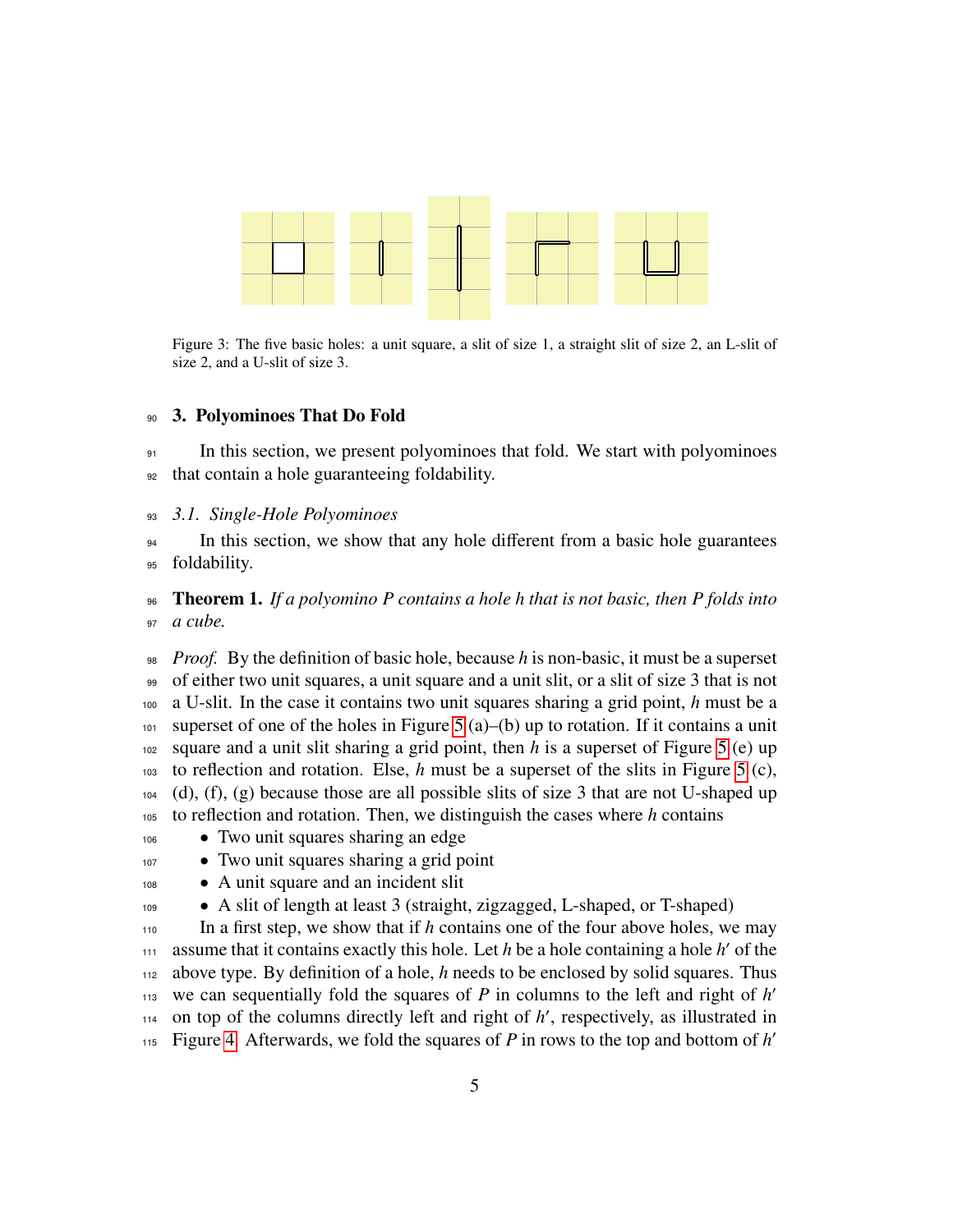<span id="page-5-1"></span>

Figure 4: Folding strategy to reduce to seven cases.

 on top of the rows directly top and bottom of  $h'$ , respectively. We call the resulting polyomino  $P'$ . Note that because  $h$  is a hole of  $P$ , all neighboring squares of  $h'$ 117 exist in  $P'$ . Thus we may assume that we are given one of the seven polyominoes depicted in Figure [5,](#page-5-0) where striped squares may or may not be present. Note that we can assume that no additional slits are present.

<span id="page-5-0"></span>

Figure 5: Any polyomino with a hole that is not basic can be reduced to one of the seven illustrated cases; striped squares may or may not be present.

 $121$  Secondly, we present strategies to fold the polyomino into C. Note that the 122 case if *h'* consists of two squares sharing only a grid point, we can fold the top rea row on its neighboring row and obtain the case where *h'* consist of a square and <sup>124</sup> an incident slit. For an illustration of the folding strategies for the remaining six <sup>125</sup> cases consider Figure [6.](#page-6-0)  $\Box$ 

#### <sup>126</sup> *Are basic holes ever helpful?*

<sup>127</sup> In fact, four of the five basic holes sometimes allow foldability, as illustrated in Figure [7.](#page-6-1) Note that the U-slit of size 3 reduces to the square hole by a  $\pm 180^\circ$ 128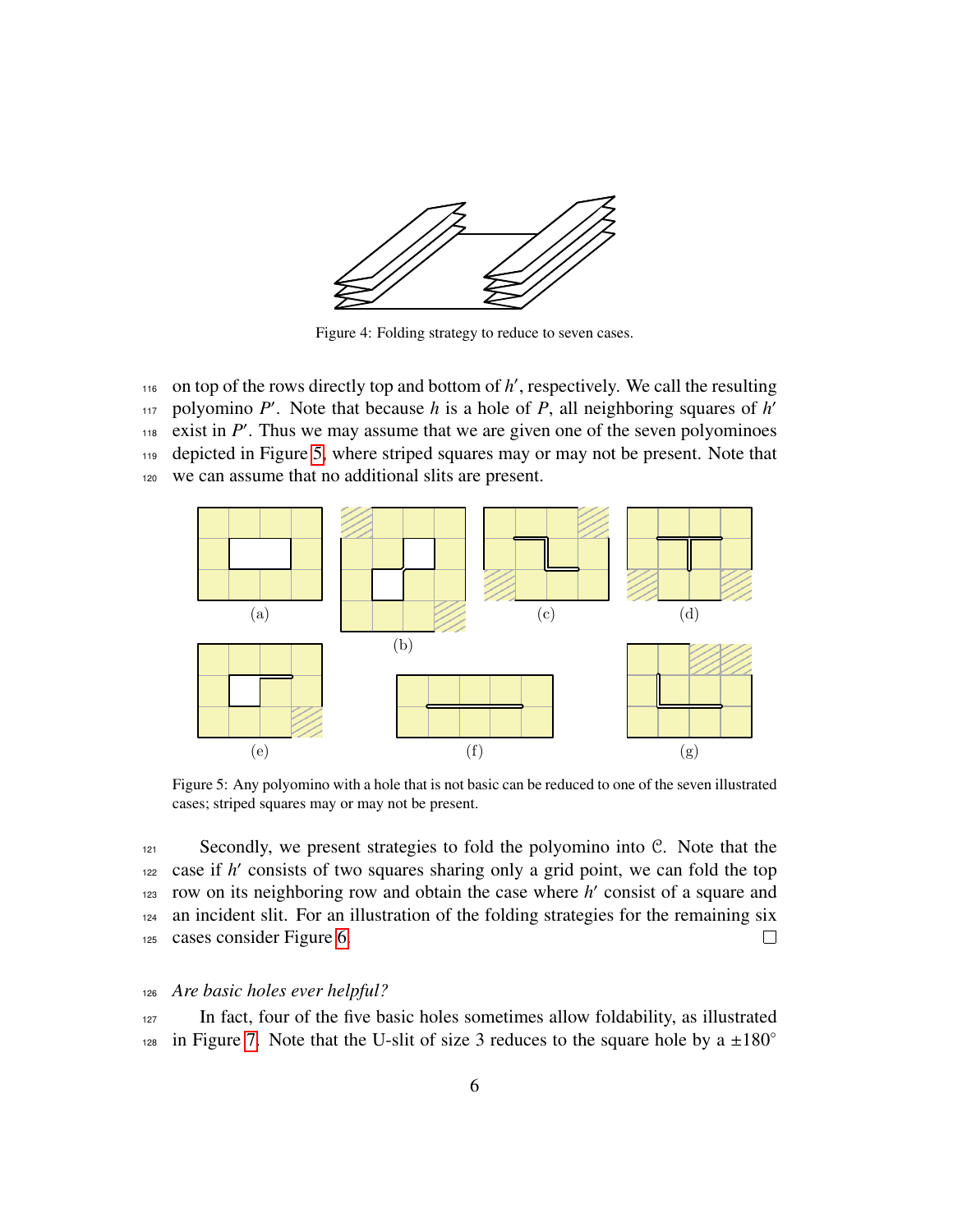<span id="page-6-0"></span>

| 3              | 3 | 6 | $\overline{2}$ | 4 |   |   | 3              |                             | $\overline{2}$ | $\overline{2}$ | 4              | 5 |
|----------------|---|---|----------------|---|---|---|----------------|-----------------------------|----------------|----------------|----------------|---|
| 3              |   |   | 5              |   |   |   | $\mathcal{D}$  | $\mathcal{D}_{\mathcal{A}}$ | 6              | 3              | 5              | 5 |
| 4              |   | 5 | 5              |   | 5 |   | 6              | $\overline{2}$              |                | 3              |                |   |
|                |   |   |                |   |   |   |                |                             |                |                |                |   |
|                |   |   |                |   |   |   |                |                             |                |                |                |   |
| 5              | 5 | 6 | $\overline{2}$ |   |   |   |                |                             | 6              |                |                |   |
| $\overline{5}$ |   | 3 | 3              |   | 5 | 6 | $\overline{2}$ |                             | 4              |                | $\mathfrak{D}$ |   |

Figure 6: Crease pattern of cube foldings. Mountain folds are shown in solid red, valley folds in dashed blue. Squares with the same number cover the same face of the cube.

<span id="page-6-1"></span>

| 5 | $\Omega$<br>Ő | $\Omega$ |  | 5 | 3            | $\Omega$<br>$\overline{ }$ | $\overline{4}$ |   | 5 | 3 | $\overline{2}$ | 5i             | $\overline{5}$ | 5          | $\overline{5}$ | $\Omega$<br>Ō |
|---|---------------|----------|--|---|--------------|----------------------------|----------------|---|---|---|----------------|----------------|----------------|------------|----------------|---------------|
| 5 | $\Omega$      |          |  | 5 |              |                            |                |   |   |   |                | 6              | $\mathcal{C}$  | $\epsilon$ | 6              |               |
|   | $\Omega$      | 6        |  |   | $\mathbf{Q}$ | 6                          |                | 6 |   |   |                | $\overline{2}$ | $\Omega$       | $\Omega$   | $\Omega$       |               |
|   |               |          |  |   |              |                            |                |   |   |   |                |                |                |            |                |               |

Figure 7: Four basic holes may be helpful. Mountain folds are shown in solid red, valley folds in dashed blue.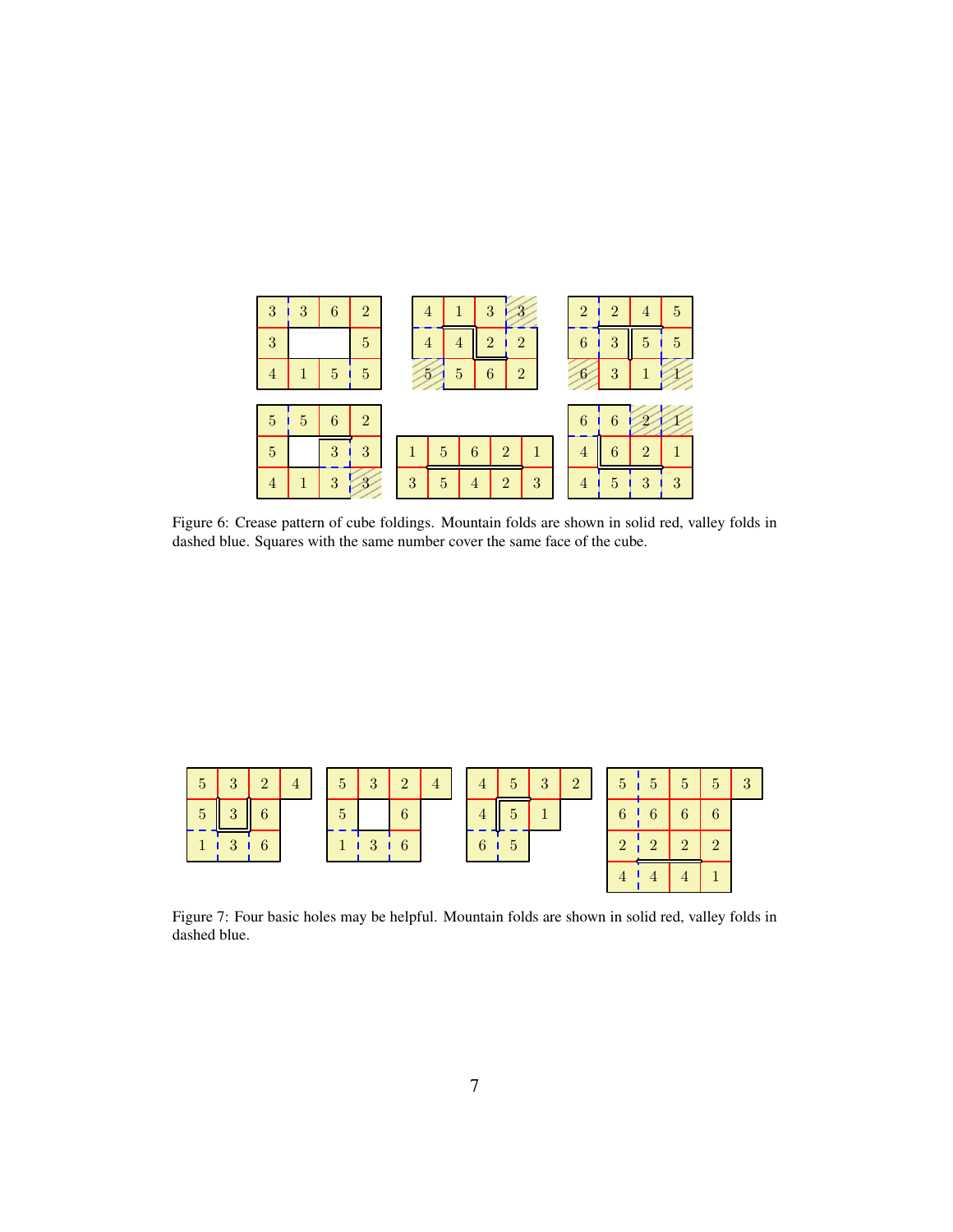mountain or valley fold.

 In Theorem [15,](#page-17-0) we show that the slit of size 1 never helps to fold a rectangular 131 polyomino. Moreover, we show in Lemma [14](#page-16-1) that the crease pattern around the slit behaves as if the slit was nonexistent, i.e., the only option to make use of the slit is to push part of the polyomino through the slit. In fact, we conjecture that the slit of size 1 never helps to fold a polyomino into  $\mathcal{C}$ .

#### <span id="page-7-0"></span>*3.2. Combinations of Two Basic Holes*

 In this section, we consider combinations of two basic holes that fold. For a polyomino with two holes, for which the lowest grid point *v* of the upper hole has a higher y-coordinate than the upper grid point *w* of the lower hole, we denote the number of unit-square rows between *w* and *v* as the *number of rows between* the two holes. Analogously, we define the *number of columns between* two holes.

 Theorem 2. *A polyomino with two vertical straight size-2 slits with at least two columns and an odd number of rows between them folds.*

 *Proof.* As in the previous section, we first fold all rows between the slits together to one row; this is possible because there is an odd number of rows between the slits. Then, all the surrounding rows and columns are folded towards the slits. Finally, we fold the columns between the slits to reduce their number to two or three. Depending on whether the number of columns between the slits was even or odd, this yields a shape as shown in Figure [8](#page-8-0) (a) and (b), respectively, where the striped squares may be (partially) present. In all cases, the two shapes fold as indicated by the illustrated crease pattern. Note that in Figure [8](#page-8-0) (b) the polyomino is of course connected, which implies that at least one square of the central column is part of the polyomino, i.e., a square with label 6 is used.  $\Box$ 

 If we have a polyomino with exactly two slits that have only one or no column between them, then the shape cannot be folded as can be verified by the algorithm of Section [4.3.](#page-20-0) In the following theorems we call a U-slit which has the open part at the bottom an A-slit. If the orientation of the U-slit is not relevant, then we call it a C-slit.

 Theorem 3. *A unit cube can be folded from any polyomino with an A-slit and a unit-square hole*/*C-slit in the same column above it, having an even number of rows between them.*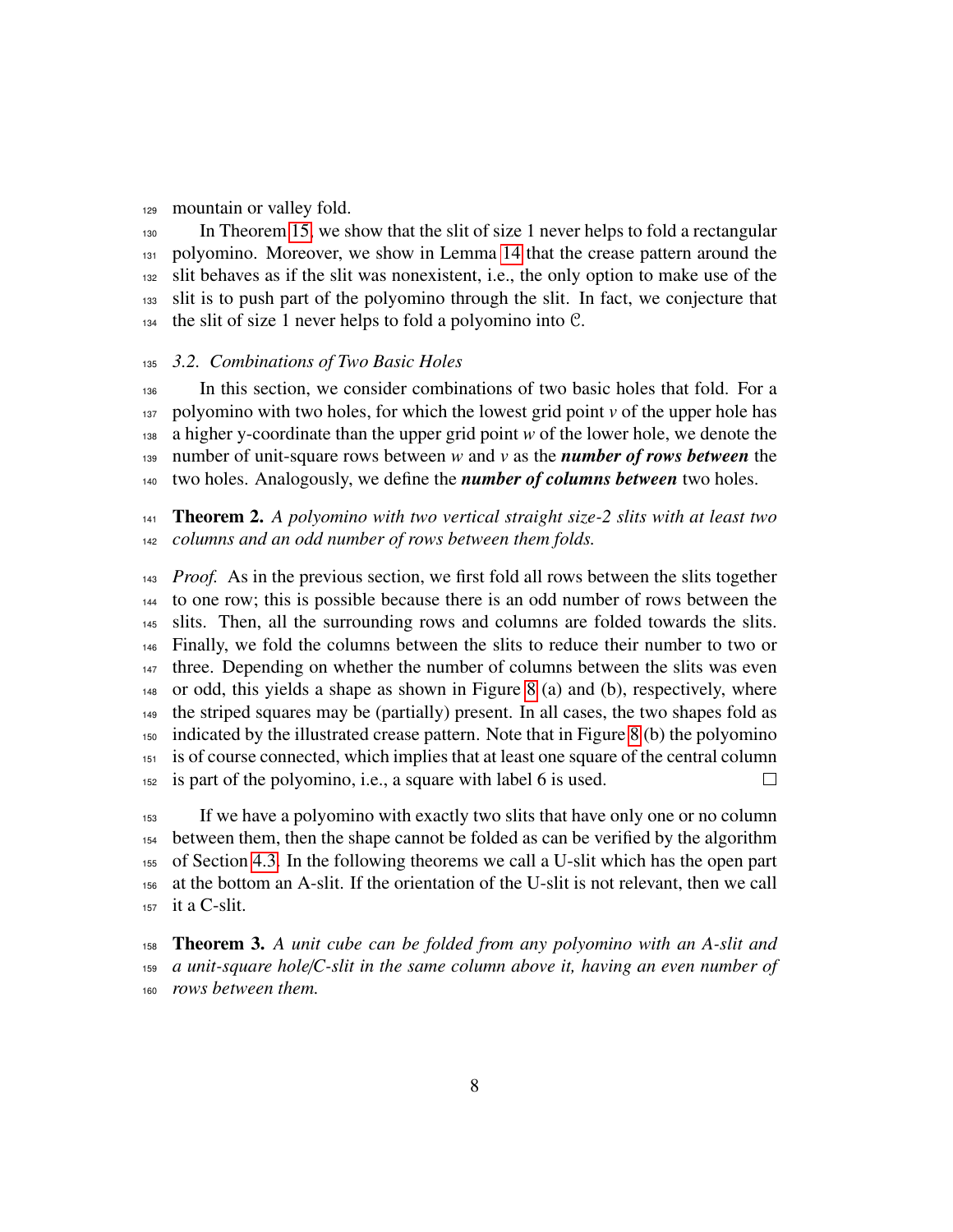*Proof.* We can assume that the upper hole is a unit square, as the flaps generated by a C-slit can always be folded away. Similar to before we fold away all sur- rounding rows and columns and reduce the number of rows between the A-slit and the unit-square hole to two. This yields the shape of Figure [8](#page-8-0) (c), which can be folded as indicated by the crease pattern.  $\Box$ 

 Note that if the bottom slit is a U-slit, then the shape of Figure [8](#page-8-0) (c) does not fold, again verified by the algorithm of Section [4.3.](#page-20-0)

 Theorem 4. *A polyomino with an A-slit and a unit-square hole*/*C-slit below it and separated by an odd number of rows, folds, regardless in which columns they are.*

 *Proof.* As before, we assume that the lower hole is a unit square, fold away the surrounding rows and columns, and reduce the number of rows between the two slits/holes to one. Furthermore, we fold the columns between the slits/holes such

that at most two columns remain between the two slits/holes. Consequently, we

<span id="page-8-0"></span>

Figure 8: Combinations of two basic holes that are foldable with and without (part of) the striped region. Mountain folds are shown in solid red, valley folds in dashed blue.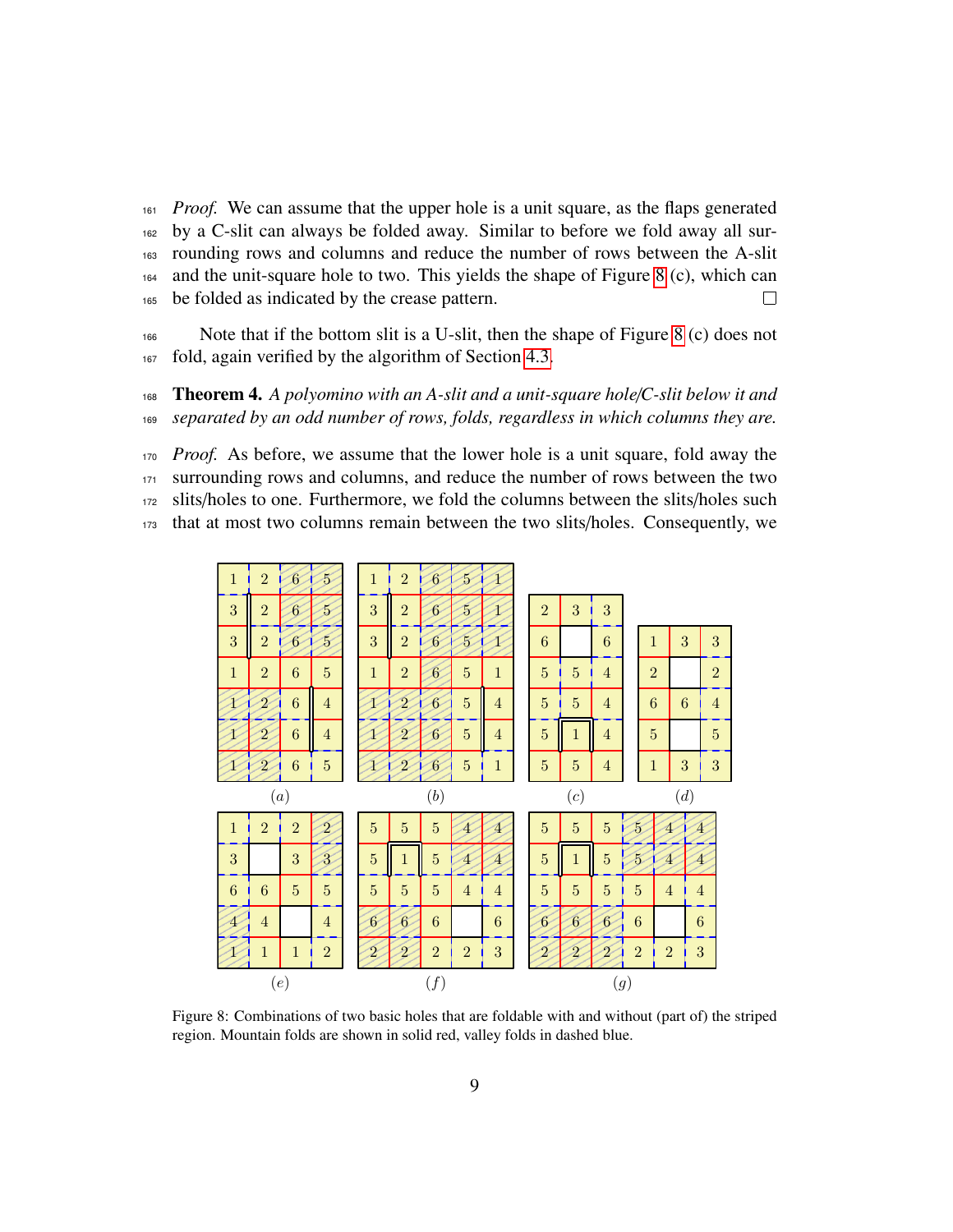obtain one of the shapes shown in Figure [8](#page-8-0) (d) to (g). All of them fold, with or without the striped region. Note that the upper unit-square holes in Figure [8](#page-8-0) (d) and (e) can be replaced by an A-slit which can be folded away.  $\Box$ 

 Note that if the two holes are in the same or neighbored column(s) (Figure [8](#page-8-0) (d) and (e)), then independently of the orientation of the U-slits or whether they are unit-square holes, any combination folds, yielding Theorem [5.](#page-9-1) In the other cases, the unit square incident to all three slit edges constitutes the only unit square that covers the face '1' in the unit cube.

<span id="page-9-1"></span> Theorem 5. *A polyomino with two unit-square holes which are in the same or in neighboured column(s) and have an odd number of rows between them folds.*

#### <span id="page-9-0"></span>4. Polyominoes That Do Not Fold

 In this section, we identify basic holes and combinations of basic holes that do not allow the polyomino to fold. First, we present some results that show how the paper is constrained around an interior grid point  $\nu$ . In particular, we consider <sup>188</sup> situations when the induced polyomino of the four unit squares  $A$ ,  $B$ ,  $C$ ,  $D$  incident to  $\nu$  is connected; for an example consider Figure 9. to  $\nu$  is connected; for an example consider Figure [9.](#page-10-0)

<span id="page-9-2"></span> Lemma 6. *Four unit squares incident to a polyomino grid point v for which the induced polyomino is connected, cannot cover more than three faces of* C*.*

 *Proof.* The grid point *v* is incident to four unit squares in *P*. As grid points of *P* are mapped to corners of C and all corners of C are incident to 3 faces, *v* is incident to only 3 faces in C.  $\Box$ 

<span id="page-9-3"></span> Lemma 7. *Four unit squares incident to a grid point v not on the boundary of P cannot cover more than two faces of* C*. In particular, at least two collinear* 197 *incident creases are folded by*  $\pm 180^\circ$ .

 *Proof.* Let *A*, *B*, *C*, and *D* be the unit squares incident to *v* in circular order; see the left of Figure [9.](#page-10-0) By Lemma [6,](#page-9-2) *A*, *B*, *C*, and *D* cover at most three faces of C. Hence, at least two unit squares map to the same face of C; these can be edge-adjacent or diagonal.

 In the first case, assume without loss of generality that *A* and *B* map to the same face. Hence, the crease between them must be folded by  $\pm 180^\circ$ . Then *C*  $_{204}$  and *D* must also map to the same face of C to maintain the paper connected. 205 Consequently, the crease between *C* and *D* is folded by  $\pm 180^\circ$ .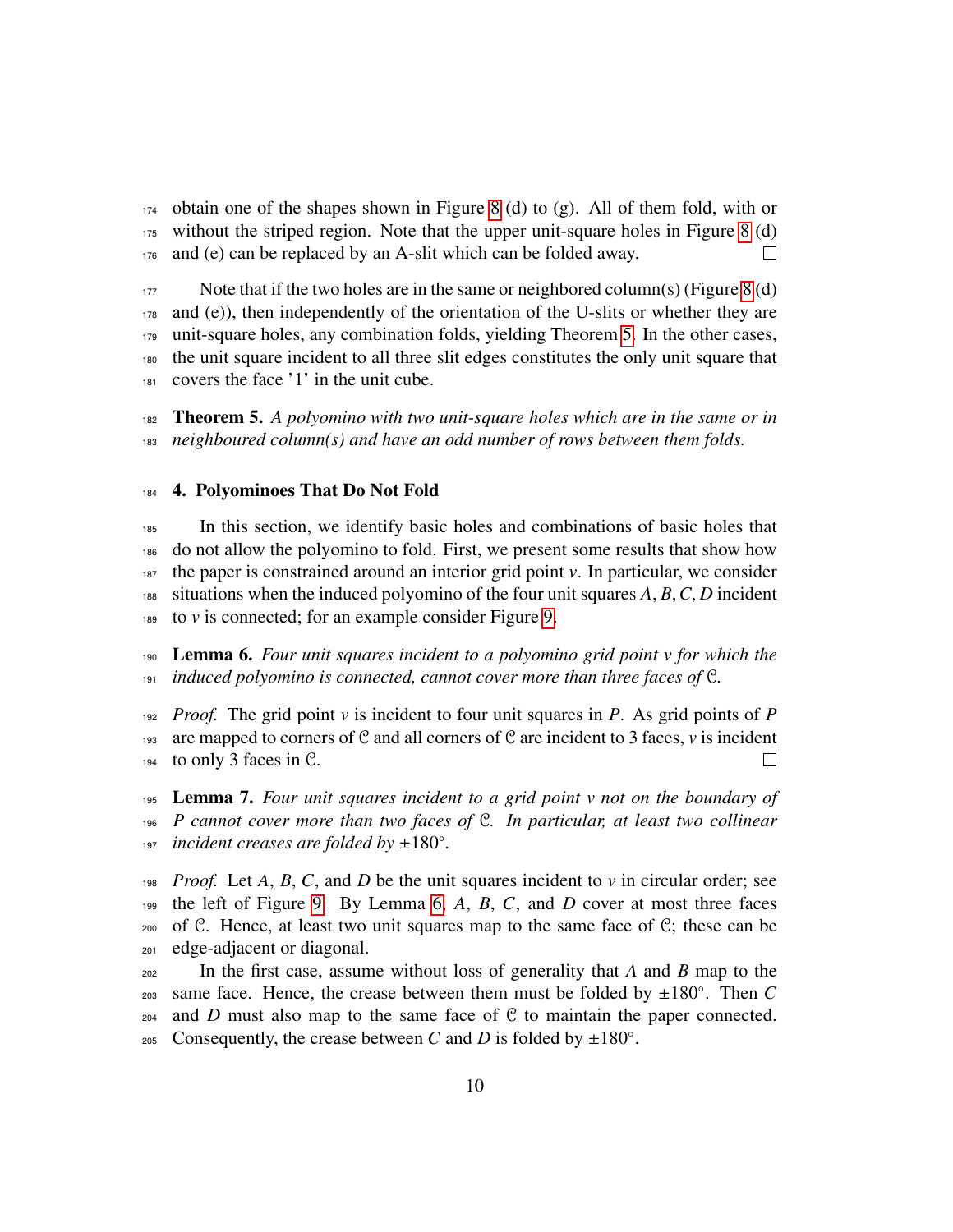<sup>206</sup> In the latter case, let without loss of generality *A* and *C* map to the same face  $207$  of C. As they are both incident to *v*, only two options of folding those two unit <sup>208</sup> squares on top of each other exist. Either the edge between *A* and *B* gets folded on  $_{209}$  top of the edge between *B* and *C*, this leaves a diagonal fold on *B*, a contradiction, <sup>210</sup> or the edge between *A* and *D* gets folded on top of the edge between *B* and *C*,  $_{211}$  which results in *D* being mapped to *C*, and those are two adjacent unit squares, by the above argument two collinear incident creases must be folded by  $\pm 180^\circ$ .  $\Box$ 

<span id="page-10-0"></span>

Figure 9: Illustration of Lemmas [7](#page-9-3) and [8.](#page-10-1) The thick dotted/purple lines represent creases fold by ±180◦ ; they could be mountain or valley.

<span id="page-10-1"></span><sup>213</sup> Lemma 8. *Consider a grid point v that is not on the boundary of a polyomino P that folds into* C*. If one crease of v is folded by* ±180◦ <sup>214</sup> *, then the incident collinear* 215 *crease is also folded by*  $\pm 180^\circ$ .

 *Proof.* Without loss of generality, we show that if the left horizontal crease of *v*  $_{217}$  is folded by  $\pm 180^\circ$ , the same holds for the right horizontal crease. We denote the left and right adjacent grid points of *v* by *a* and *b*, respectively, as indicated in Figure [9,](#page-10-0) right.

show Suppose for a contradiction, that the right crease is not folded by  $\pm 180^\circ$ . Then, by Lemma [7,](#page-9-3) both vertical creases are folded by  $\pm 180^\circ$ . In particular, *a* and *b* are as mapped to the same corner of  $C$  and thus the edges *av* and *bv* coincide. Hence, because *av* is folded by  $\pm 180^\circ$ , *bv* is also folded by  $\pm 180^\circ$ .  $\Box$ 

<span id="page-10-2"></span><sup>224</sup> Lemmas [7](#page-9-3) and [8](#page-10-1) imply that:

225 **Corollary 1.** *Let*  $k, n \geq 2$  *and let P be a polyomino containing a rectangular*  $k \times n$ -subpolyomino *P'* whose interior does not contain any boundary of *P*. Then,  $k \times n$ -subpolyomino P' whose interior does not contain any boundary of P. Then, <sup>227</sup> *in every folding of P into* C, all collinear creases of P' are either folded by ±90° or 228 *by* ±180°. Moreover, either all horizontal or all vertical creases of P' are folded *by* ±180°*; see Figure [10.](#page-11-0)* 

<sup>230</sup> *Proof.* First, suppose for a contradiction that there exist two collinear creases, 231 one of which is folded by  $\pm 90^\circ$  and the other by  $\pm 180^\circ$ . Then there also exists an  $232$  interior grid point of  $P'$  where the crease type of the two collinear edges changes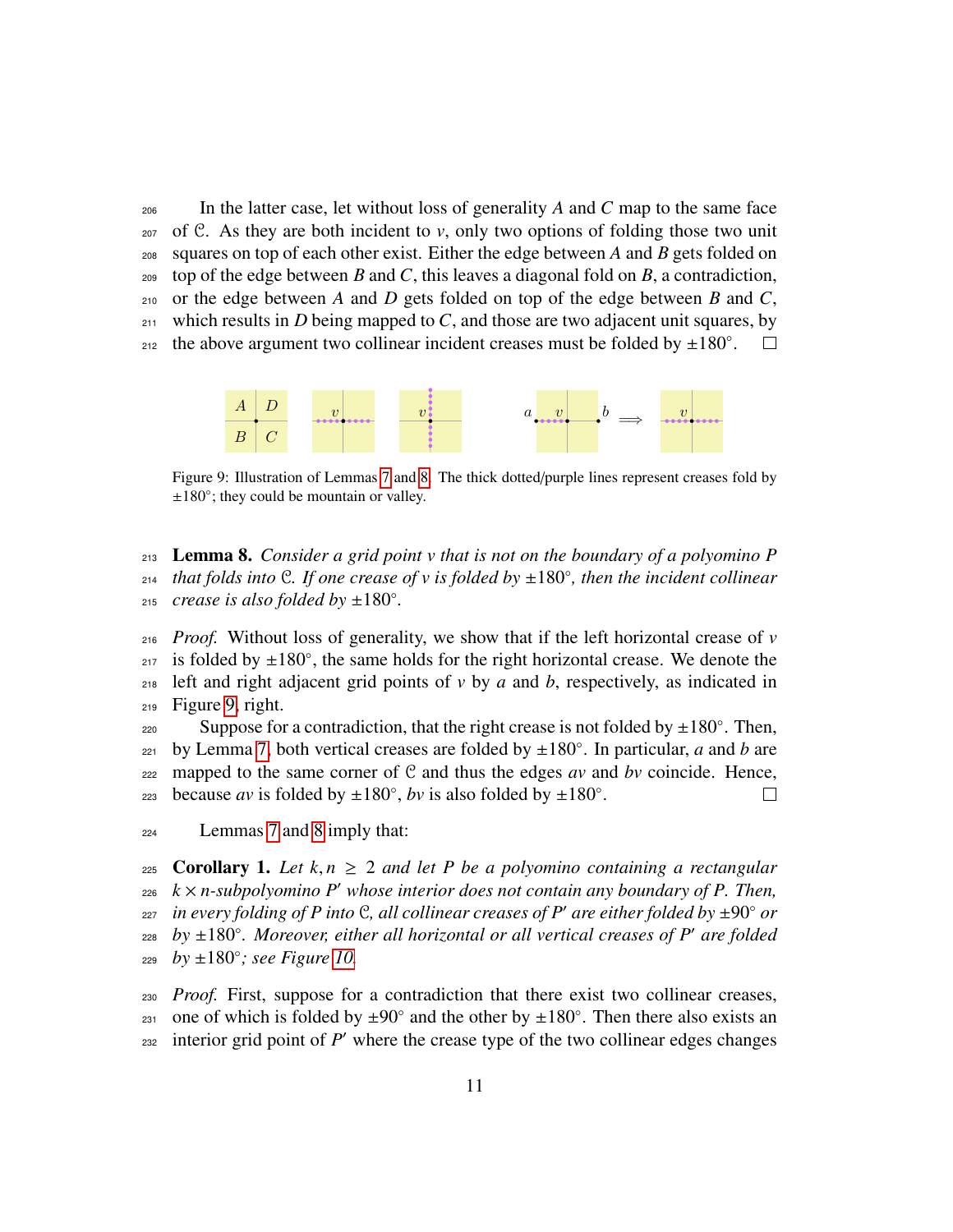$233$  from  $\pm 90^\circ$  to  $\pm 180^\circ$ . However, by Lemma [8,](#page-10-1) if one is folded by  $\pm 180^\circ$ , then both <sup>234</sup> are. A contradiction.

Second, suppose that not all horizontal creases are folded by  $\pm 180^\circ$ . Then, <sup>236</sup> by the first statement, there exists a row in which no grid point has a horizontal edge that is folded by  $\pm 180^\circ$ . By Lemma [7,](#page-9-3) all vertical creases incident to the grid  $_{238}$  points of this row are folded by  $\pm 180^\circ$ . Because all collinear edges behave alike, 239 it follows that all vertical creases are folded by  $\pm 180^\circ$ .  $\Box$ 

<span id="page-11-0"></span>

Figure 10: Illustration of Corollary [1.](#page-10-2)

<span id="page-11-3"></span>240 **Corollary 2.** Let P be a rectangular  $k \times n$ -polyomino without any holes, then P <sup>241</sup> *does not fold into* C*.*

## <sup>242</sup> *4.1. Polyominoes with Unit Square, L-Shaped, and U-Shaped Holes*

<sup>243</sup> We begin by examining the possible foldings of a polyomino containing a unit- square hole. Suppose that a given polyomino *P* with a unit-square hole *h* folds into 245 a cube. Furthermore, let the shape of  $h$  no longer be a square in the folded state; we say hole *h* is folded in a *non-trivial* way. For an example consider Figures [11](#page-11-1) and [12.](#page-12-0) Then, in the folded state, either all edges of *h* are mapped to the same edge of C, or two pairs of edges are glued forming an L-shape. In the following, we show that if *P* folds into C, the first case is impossible, while the second produces a specific crease pattern around *h*.

<span id="page-11-1"></span>

<span id="page-11-2"></span>Figure 11: An example of a non-trivial fold of a  $3 \times 3$  square with a unit square hole. The crease pattern is a special case of the one in Figure [13.](#page-13-0)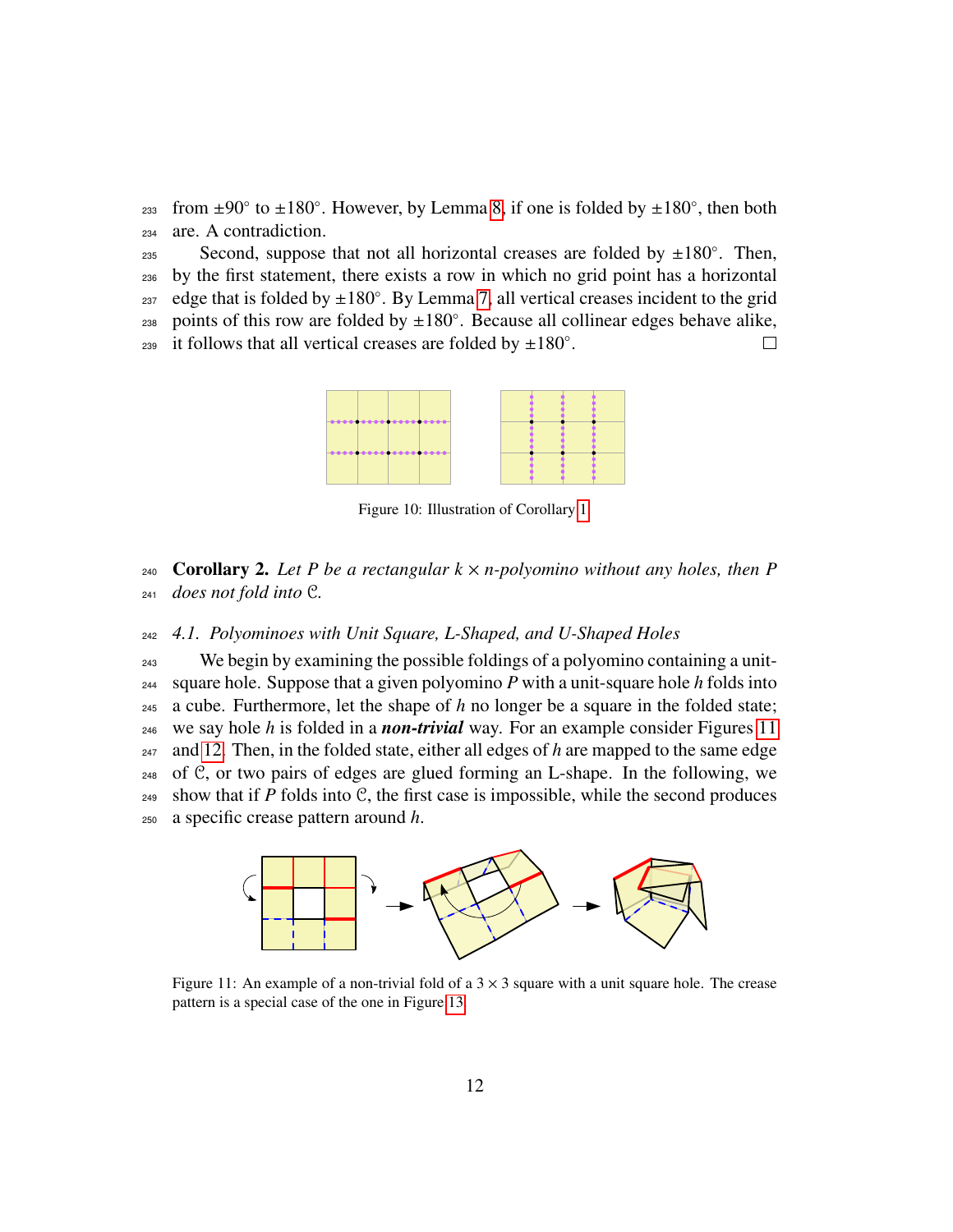<sup>251</sup> Lemma 9. *The four edges of a unit-square hole h of a polyomino P that folds* <sup>252</sup> *into* C *are not mapped to the same edge of* C *in the folded state.*

<sup>253</sup> *Proof.* We denote the four unit squares of the polyomino edge-adjacent to *h* by  $254$  *A*, *B*, *C*, and *D*, and the four unit squares adjacent to *h* via a grid point as  $F_1$ , <sup>255</sup> *F*2, *F*3, and *F*4, as illustrated in Figure [12.](#page-12-0) Assume for a contradiction that all <sup>256</sup> edges of *h* are mapped to the same edge of C. Consider *A*,  $F_1$ , and *B* in the folded <sup>257</sup> state. As the two corresponding edges of *h* are glued together, the three faces must 258 be pairwise perpendicular. The similar statement holds for the triples  $\{B, F_2, C\}$ ,  $\{C, F_3, D\}$ , and  $\{D, F_4, A\}$ . This results in a configuration as illustrated in the right <sup>259</sup> {*C*, *F*<sub>3</sub>, *D*}, and {*D*, *F*<sub>4</sub>, *A*}. This results in a configuration as illustrated in the right of Figure 12. of Figure [12.](#page-12-0)

<span id="page-12-0"></span>

Figure 12: Four edges of a square hole glued together.

261 Because the faces *A*, *B*, *C* share an edge of C in the folded state such that *A*  $\geq$  282 and *B*, as well as *B* and *C* are perpendicular. *A* and *C* must cover the same face of and *B*, as well as *B* and *C* are perpendicular, *A* and *C* must cover the same face of 263 C. Likewise, *B* and *D* cover the same face of C. If *P* folds into C, then  $F_1$  and  $F_3$ , 264 as well as  $F_2$  and  $F_4$  are mapped to the same faces of C. Suppose, without loss of 265 generality, that in the folded state A lies in a more outer layer than C. Then,  $F_1$ <sup>266</sup> and  $F_4$  are in a more outer layer than  $F_3$  and  $F_2$ , respectively. Thus, *B* connects <sup>267</sup> the more inner layer of  $F_2$  to the more outer layer of  $F_1$ , and at the same time *D* 268 connects the inner layer of  $F_3$  to the outer layer of  $F_4$ . Hence, *B* and *D* intersect, <sup>269</sup> which is impossible. Therefore, if the polyomino folds into a cube, the four edges <sup>270</sup> of a square hole cannot all be mapped to the same edge of C.  $\Box$ 

 $271$  It follows that the only non-trivial way to glue the edges of a square hole *h* of <sup>272</sup> a polyomino folded into a cube is to form an L-shape. We use this to show the <sup>273</sup> following fact:

<span id="page-12-1"></span><sup>274</sup> Lemma 10. *Let P be a polyomino with a unit-square hole that folds into* C*. In* <sup>275</sup> *every folding of P into* C *where h is folded non-trivially (i.e., h is not mapped to a*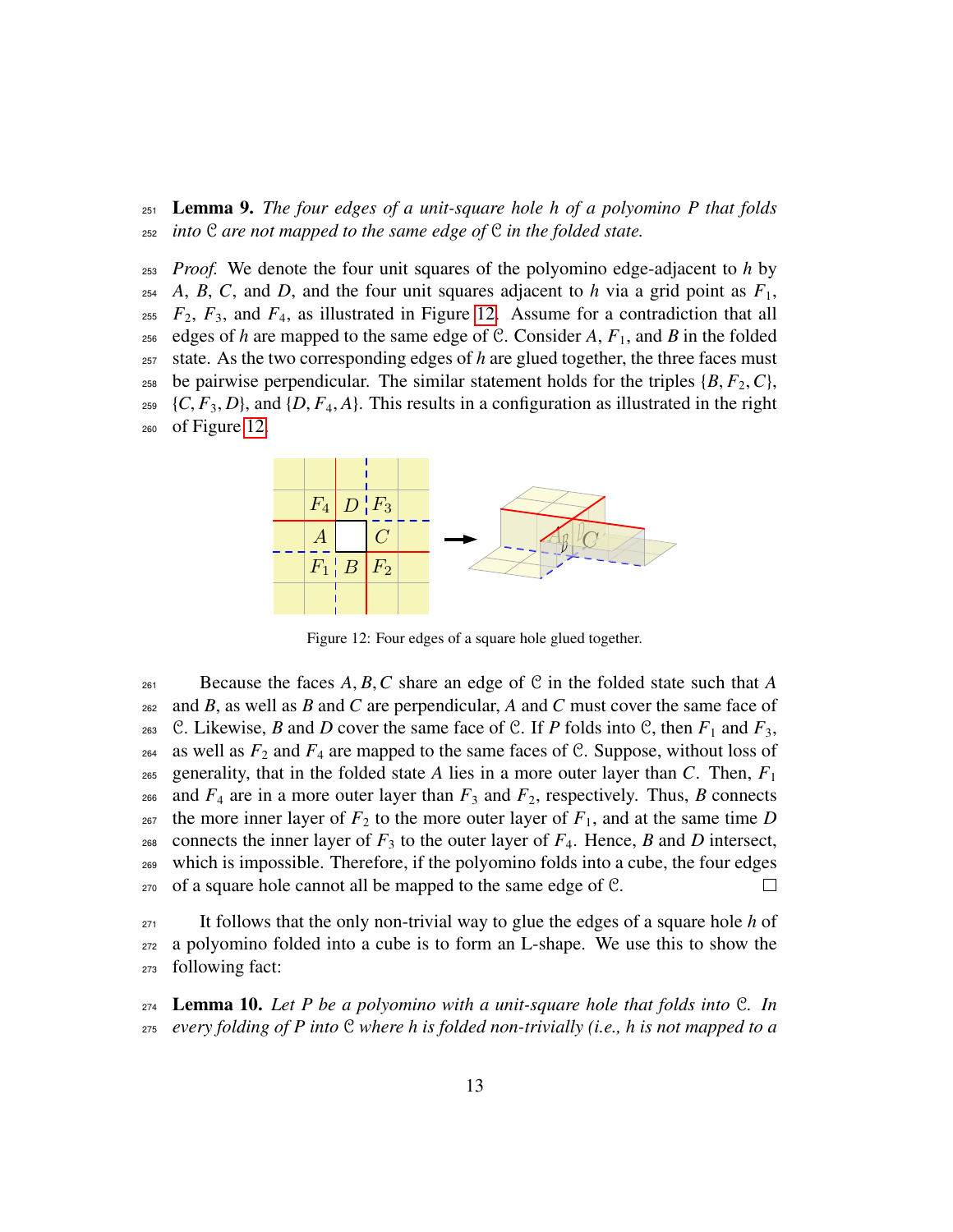<span id="page-13-0"></span>

| $\overline{a}$ |                |  | 3 <sup>1</sup> | $\vert 1 \vert$ |               |
|----------------|----------------|--|----------------|-----------------|---------------|
|                | $\overline{c}$ |  |                |                 |               |
|                |                |  | 5 <sup>5</sup> |                 | $\mathcal{D}$ |

Figure 13: Thinner dotted/purple lines indicate creases folded by ±90◦ , while thicker dotted/purple lines indicate creases folded by ±180°. Left: crease pattern around a unit-square hole folding into an L-shape when grid points *a* and *c* are mapped to the same corner of C; creases shown in purple can be both mountain or valley. Right: numbers indicate the face of the cube in the folded state; mountain folds are shown as red solid lines, and valley folds as blue dashed lines.

 *square), the crease pattern of the unit squares incident to h is as illustrated in the right image of Figure [13](#page-13-0) (up to rotation and reflection).*

 *Proof.* Suppose the four edges of *h* are not mapped to distinct edges of C. Then, by Lemma [9,](#page-11-2) the four edges are not mapped to the same edge, but to two edges forming an L-shape. This effectively amounts to gluing a pair of diagonal grid points of the hole.

282 Let *a*, *b*, *c*, and *d* be the four grid points of *h*, and suppose *a* and *c* are mapped 283 to the same corner of C when folding P into C; see also the left image of Figure [13.](#page-13-0) 

 Consider the crease pattern around *h*. We shall only focus on the angles of the creases and not the type of the fold, as there may be (and will be) other creases in <sup>287</sup> *P* affecting the type of the creases under our consideration. Observe that the three faces incident to each of the grid points *b* and *d* are pairwise perpendicular, they form a corner of a cube. Thus, the creases emanating from *b* and *d* are all folded by  $\pm 90^\circ$ . Further observe that the three unit squares around each of the grid points *a* and *c* fold into two faces of a cube, thus, leading to one of the creases being  $_{292}$  folded by  $\pm 90^\circ$  and the other folded by  $\pm 180^\circ$ . Finally, the two creases folded by  $_{293}$   $\pm$ 180 $^{\circ}$  are parallel to each other. Indeed, consider the right side of Figure [12.](#page-12-0) For 294 a crease to form an L-shape one of the two dashed blue lines must fold by  $\pm 180^\circ$ , which corresponds to two parallel creases in the unfolded state. Therefore, the crease pattern in Figure [13](#page-13-0) (left) is the only pattern of creases (up to rotation and reflection) around a non-trivially folded square hole. Figure [13](#page-13-0) (right) shows the faces of the corresponding crease pattern, and Figure [11](#page-11-1) shows the folding process of this crease pattern.  $\Box$ 

With the help of Lemma [10,](#page-12-1) we can show that several types of polyominoes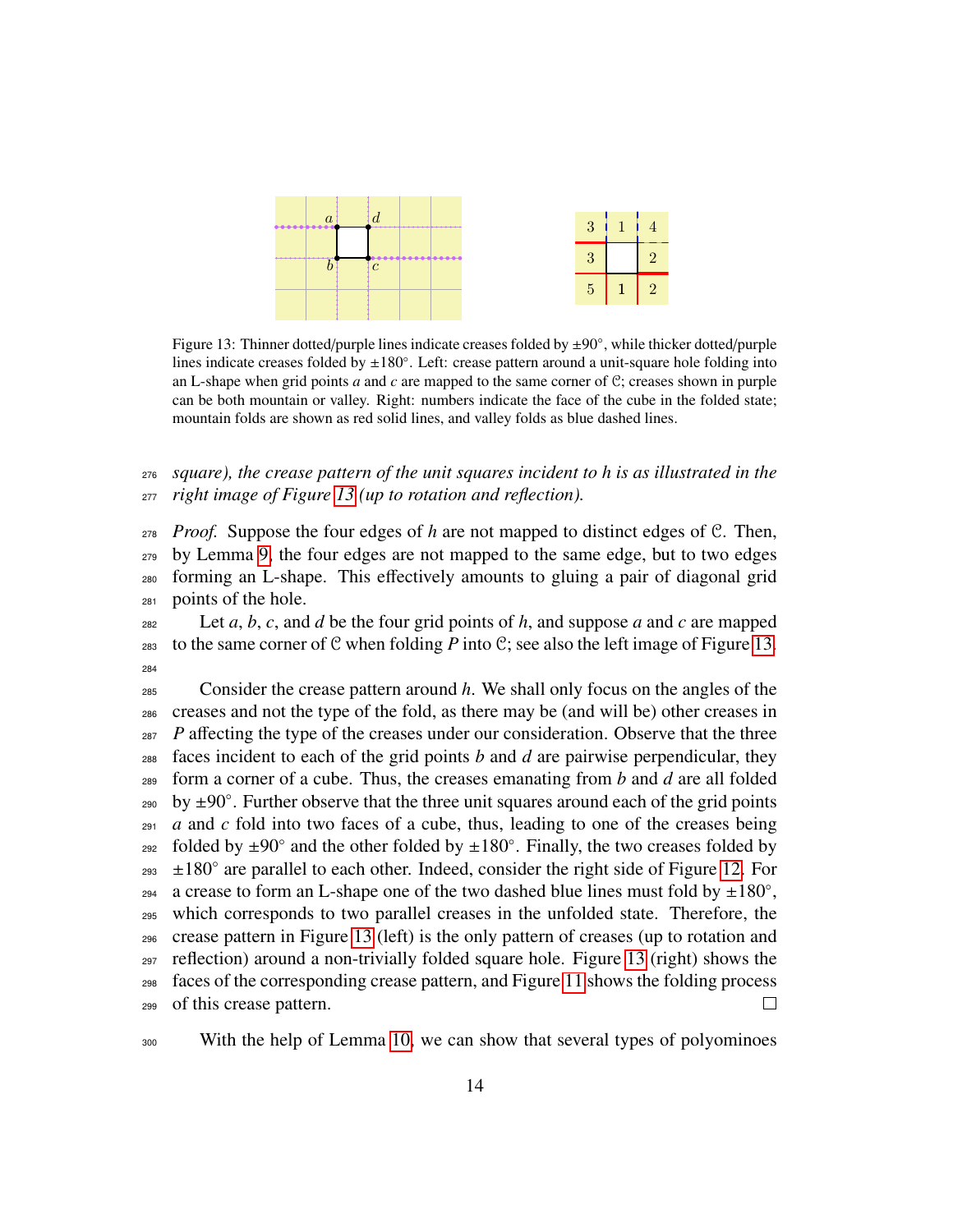<span id="page-14-0"></span> $301$  with unit-square holes do not fold into  $\mathcal{C}$ .

<sup>302</sup> Theorem 11. *If P is a rectangle with exactly one unit-square hole h, then P does* <sup>303</sup> *not fold into* C*.*

 *Proof.* First note that *h* is folded non-trivially, otherwise *P* corresponds to a rectangle which does not fold into C (Corollary [2\)](#page-11-3). Therefore, by Lemma [10,](#page-12-1) the crease pattern around *h* is as depicted in Figure [13.](#page-13-0) Note that, on each side of *h*, there  $200^{\circ}$  exists a fold by  $\pm 90^{\circ}$ .

 Consider the rectangle *R* obtained by cutting *P* by the top edge of *h* and deleting the part below. If *R* has a height of at least 2, then by Corollary [1,](#page-10-2) 310 either all vertical or all horizontal creases are folded by  $\pm 180^\circ$ . In the first case,  $_{311}$  in particular the creases incident to *h* are folded by  $\pm 180^\circ$ . However, this is a contradiction to the crease pattern around *h* in which each side of *h* has fold by  $\pm 90^\circ$ . Consequently, all horizontal edges are folded by  $\pm 180^\circ$ . This corresponds to folding *R* on top of the row above *h*. In particular, *P* is foldable into C if and only if the polyomino  $P'$  obtained from  $P$  by cutting-off all rows above  $h$  is foldable. Hence, we consider  $P'$ .

Likewise, we treat all other sides of  $P'$  and obtain the polyomino  $P''$  consisting 318 of a  $3 \times 3$ -rectangle with a central unit-square hole; see also Figure [13](#page-13-0) (right). In 319 particular,  $P$  is foldable (if and) only if  $P''$  is foldable into  $C$ .

Because  $h$  is folded non-trivially, the crease pattern of  $P''$  is given by Figure [13.](#page-13-0) Note that in the folded state  $P''$  covers only 5 faces and, hence,  $P''$  does not fold  $322$  into  $\mathcal{C}$ .  $\Box$ 

<span id="page-14-1"></span><sup>323</sup> A similar result holds for rectangular polyominoes with two unit-square holes.

<sup>324</sup> Theorem 12. *A rectangle with exactly two unit-square holes in the same row does* <sup>325</sup> *not fold into* C *if the number of columns between the holes is even.*

 *Proof.* Note that if the polyomino can be folded into C, both holes must be folded non-trivially: If one hole behaves as a square in the folded state, i.e., is folded trivially, the polyomino is effectively reduced to a rectangle with one basic hole. However, by Theorem [11,](#page-14-0) this does not fold into C. Consequently, both holes are folded non-trivially.

<sup>331</sup> Therefore, by Lemma [10,](#page-12-1) the crease pattern around the two holes is as depicted 332 in Figure [13.](#page-13-0) Consider the  $3 \times 2k$ -rectangle *R* between the two holes (with  $k \ge 1$ ). By the above observation, at least one horizontal edge of *R* is folded by  $\pm 90^\circ$ . 334 Consequently, Corollary [1](#page-10-2) implies that all vertical edges are folded by  $\pm 180^\circ$ . In 335 particular, every unit square of R is mapped to the same face of  $\mathcal C$  as the leftmost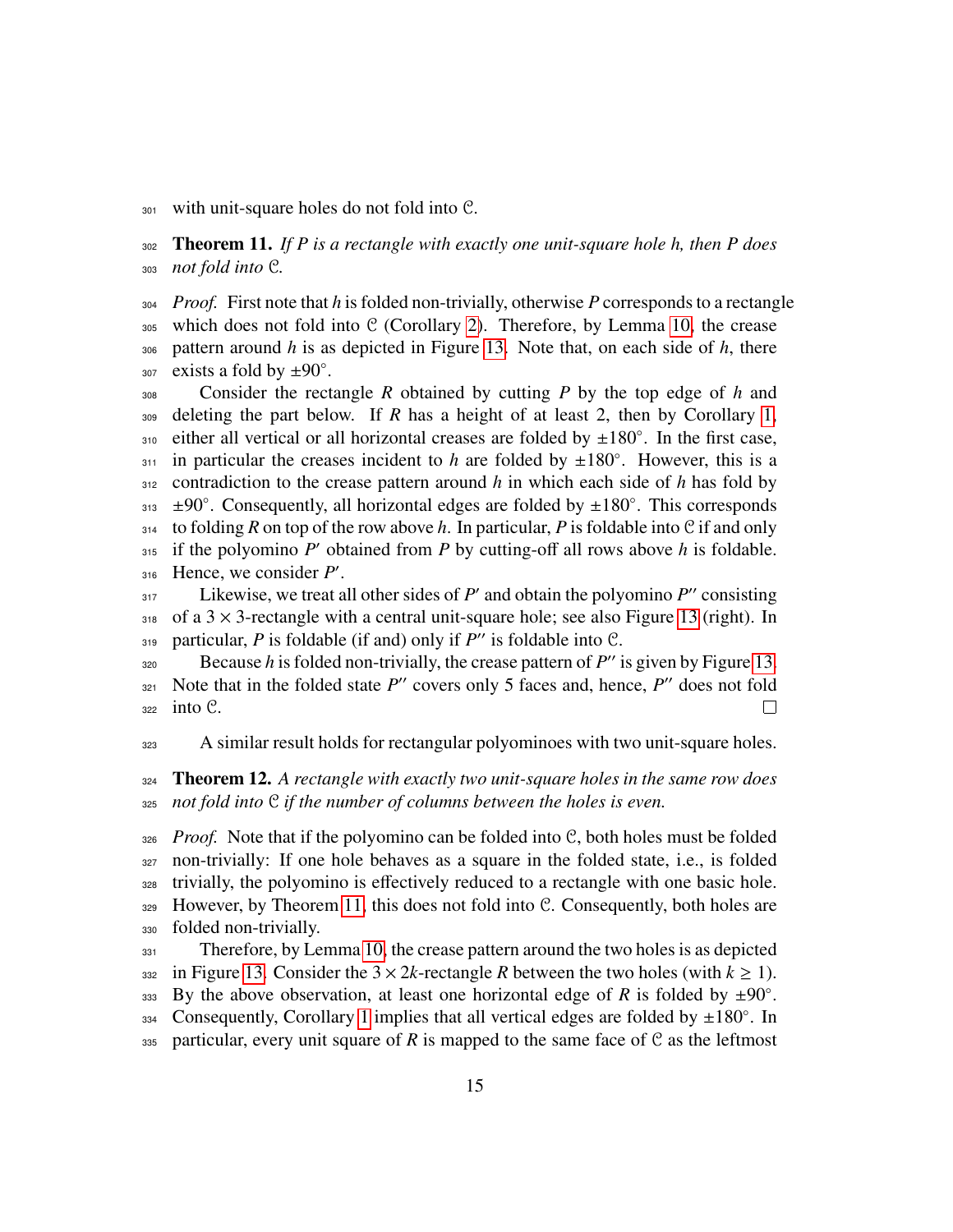<span id="page-15-0"></span>

Figure 14: A polyomino that does not fold into a cube.

 (or rightmost) unit square in the same row of *R*. This reduces the polyomino to one with *R* being a 3  $\times$  2-rectangle. We will show that the squares of *P* neighbouring the two holes are not able to cover C, that is, it remains to show that the polyomino  $\alpha$ <sub>339</sub> *P*, depicted in Figure [14,](#page-15-0) does not fold into C.

Consider the left  $3 \times 3$  block of *P*. If the two parallel creases folded by  $\pm 90^\circ$  are vertical, then the right  $3\times3$  block will also have the two parallel creases folded  $_{342}$  by  $\pm 90^\circ$  run vertical; see Figure [14](#page-15-0) (left). Then, the four unit squares above and below the two holes match to the same face on C. Denote it as '1'. Observe that the rest of the unit squares share a grid point with '1' and thus cannot cover the face on C opposite to '1'.

346 In the second case, when the two parallel creases folded by  $\pm 90^\circ$  of the left block are horizontal, then they extend into the right  $3 \times 3$  block by Corollary [1.](#page-10-2) Refer to Figure [14](#page-15-0) (right). Then, the four unit squares to the left and to the right 349 of the two holes match to the same face on C, which we denote by '1'. As before, every unit square of *P* shares a grid point with '1' and thus the face opposite to '1' on C cannot be covered.  $\Box$ 

<sup>352</sup> **Remark.** Note that the arguments of Lemma [10](#page-12-1) and Theorems [11](#page-14-0) and [12](#page-14-1) extend to an L-slit of size 2, and a U-slit of size 3. The resulting crease patterns are illustrated in Figure [15.](#page-16-2)

These insights help to obtain the following result:

 Theorem 13. *Let P be polyomino with two holes, which are both either a unit square, or an L-slit of size* 2*, or a U-slit of size* 3*, such that (1) P contains all the other cells of the bounding box of the two holes and (2) the number of rows and the number of columns between the holes is at least* 1*. In every folding of P into* C*, the two holes are not both folded non-trivially.*

 *Proof.* If *P* contains a unit-square hole that is not folded non-trivially, then, by Lemma [10,](#page-12-1) the crease pattern in the neighborhood of the hole is as depicted in Figure [13.](#page-13-0) Likewise, if *P* contains an L-slit of size 2 or a U-slit of size 3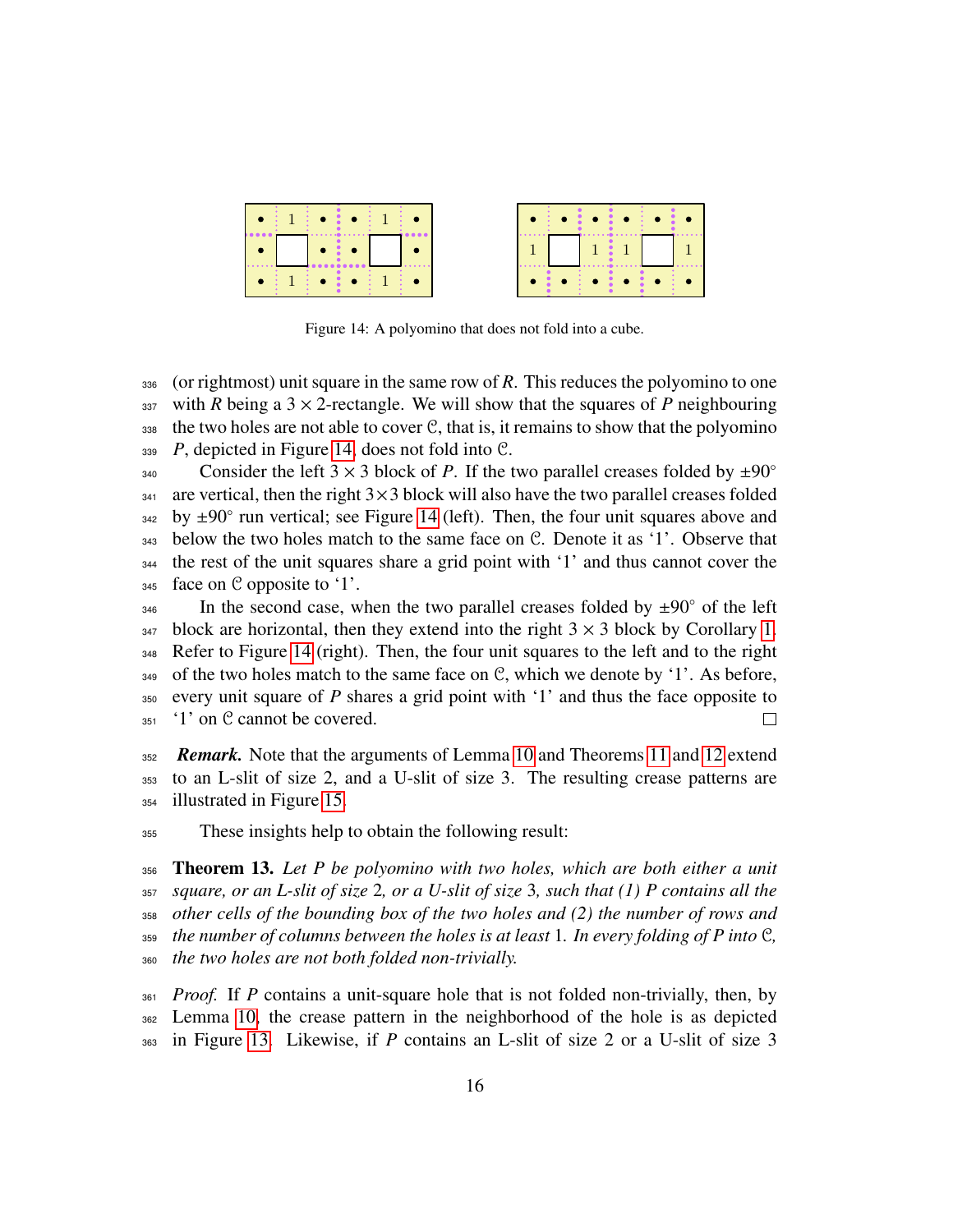<span id="page-16-2"></span>

|                | $\mathbf{1}$      |  |                | $3 \mid 1 \mid$           | $\overline{4}$ |
|----------------|-------------------|--|----------------|---------------------------|----------------|
|                | $3 \mid 1 \mid 2$ |  | 3 <sup>1</sup> | $\parallel 1 \parallel 2$ |                |
| 5 <sup>5</sup> |                   |  | 5 <sub>5</sub> | $\vert 1 \vert$           | $\overline{2}$ |

Figure 15: Crease pattern around an L-slit (left) and a U-slit (right). Numbers indicate the face of the six-sided die in the folded state; thinner lines denote creases folded by ±90°; thicker lines denote creases folded by ±180°; mountain folds are drawn solid/red; and valley folds are drawn dashed/blue.

 that is folded non-trivially, the crease pattern in the neighborhood of the hole is as depicted in Figure [15.](#page-16-2) Note that on each side of the crease patterns in the 366 neighborhood of the holes, there exists a crease folded by  $\pm 90^\circ$ .

<span id="page-16-3"></span> We turn the paper such that the left hole is above the right hole as in Figure [16](#page-16-3) and consider the rectangular region *R* to the right of the left hole and above the right hole.



Figure 16: Two unit-square holes with at least one row and column in between, if folded nontrivially imply two perpendicular creases folded by  $\pm 90^\circ$  (drawn as thin dotted lines).

 Because each side of the crease patterns in the neighborhood of the holes has a crease folded by  $\pm 90^\circ$  (Lemma [10\)](#page-12-1), *R* contains a vertical and a horizontal crease 372 folded by  $\pm 90^\circ$ . By Corollary [1,](#page-10-2) all collinear creases are also folded by  $\pm 90^\circ$ . Hence, there exists a grid point in *R* for which all incident creases are folded by  $\pm 90^\circ$ , yielding a contradiction to Lemma [7.](#page-9-3)  $\Box$ 

## <span id="page-16-0"></span>*4.2. Polyominoes with a Single Slit of Size 1*

<span id="page-16-1"></span> In the following, we show that a slit hole of size 1 does not help in folding a rectangular polyomino into C. We start with a lemma: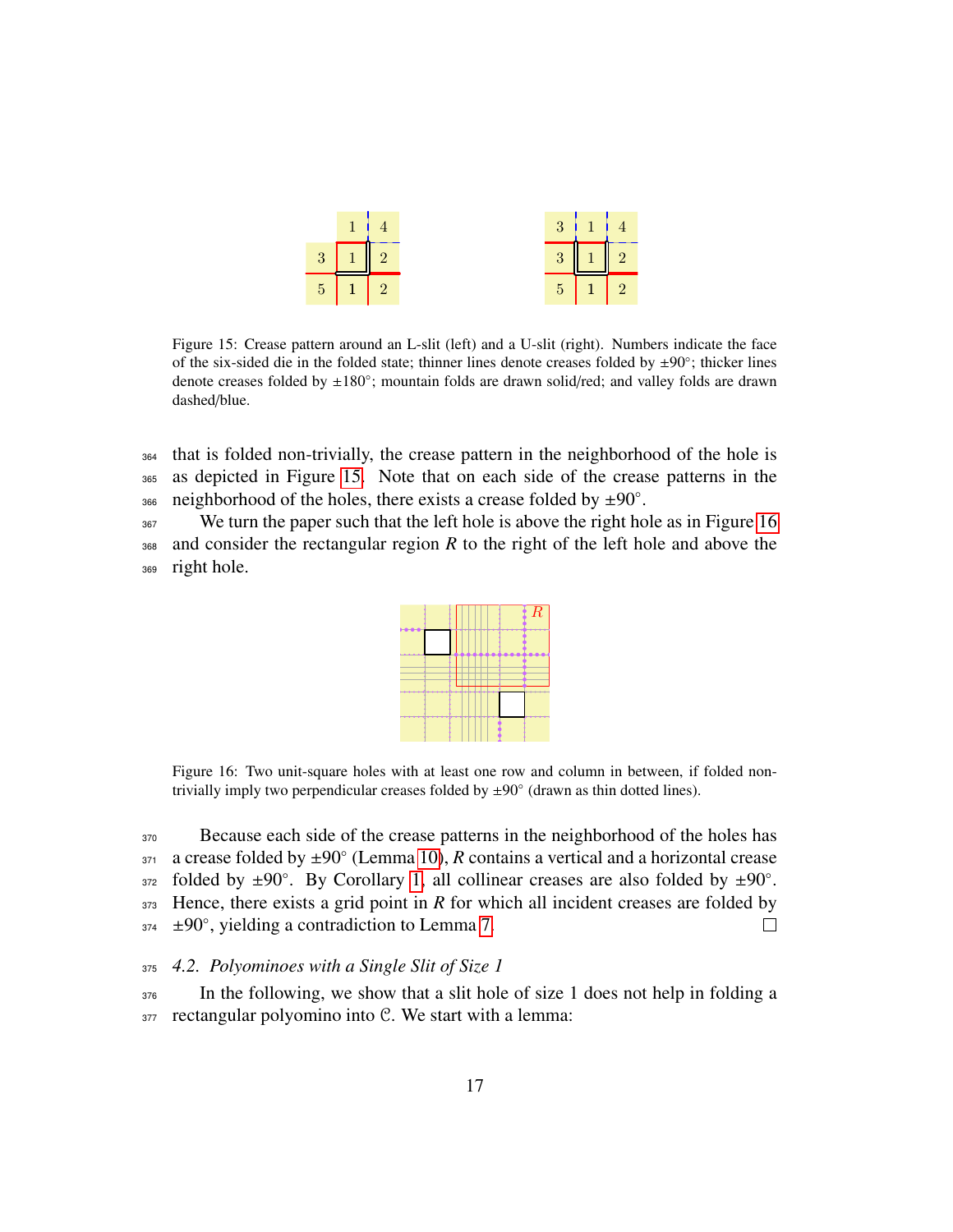<sup>378</sup> Lemma 14. *In every folding of a polyomino P with a slit hole of size 1, the crease* <sup>379</sup> *pattern behaves as if the slit hole was nonexistent.*

<span id="page-17-1"></span> *Proof.* To prove the lemma we examine the local neighborhood of the slit and analyze the possible folding patterns we can obtain between adjacent faces. More specifically, we consider the six unit squares A, B, C, D, E and F of P that are incident to the slit hole of size 1 as illustrated in Figure [17.](#page-17-1) We distinguish two cases: The crease between *A* and *F* is folded by  $\pm 90^\circ$  or  $\pm 180^\circ$ .

| H, | E | $\mathcal{L}$ |
|----|---|---------------|
| Α  | В | ٢,            |

Figure 17: A polyomino with a slit hole of size one.

If the *AF* crease is folded by  $\pm 90^\circ$ , we must further distinguish if the *EF* 386 crease is folded by  $\pm 90^\circ$  or by  $\pm 180^\circ$ . If the *EF* crease is folded by  $\pm 180^\circ$ , then  $387$  the slit edge is mapped to the edge between  $AF$ , fixing that *B* maps to *A*. Hence, 388 this corresponds to a crease folded by  $\pm 90^\circ$  of the slit edge.

<sup>389</sup> By symmetry, we may assume that both the *AB* crease and the *EF* crease aso are folded by  $\pm 180^\circ$ . This implies that *B* and *E* cover the same face in such <sup>391</sup> a way that the top edge of *B* is mapped to the left edge of *E*. However, then the 392 bottom left corner of D is also mapped to the top left corner of  $E$ . A contradiction. <sup>393</sup> Consequently, this is impossible.

If the *AF* crease is folded by  $\pm 180^\circ$ , then *A* and *F* cover the same face and, in <sup>395</sup> particular, their left edges are mapped to the same edge such that the top edge of <sup>396</sup> *F* and the bottom edge of *A* coincide. This implies that the left edge of *E* and the <sup>397</sup> left edge of *B* also coincide such that the top edge of E and the bottom edge of *B* s98 coincide. This corresponds to crease folded by  $\pm 180^\circ$  of the slit edge.

399 This shows that the slit edge is a crease folded by  $\pm 90^\circ$  or by  $\pm 180^\circ$ . Hence, <sup>400</sup> the crease pattern behaves as if the slit hole was nonexistent.  $\Box$ 

<span id="page-17-0"></span><sup>401</sup> Theorem 15. *If P is a rectangle with exactly one slit of size 1, then P does not* <sup>402</sup> *fold into* C*.*

<sup>403</sup> *Proof.* By Lemma [14,](#page-16-1) the crease pattern behaves as if the slit was nonexistent, <sup>404</sup> i.e., as if *P* was a rectangle. By Corollary [1,](#page-10-2) all horizontal or vertical creases are 405 folded by  $\pm 180^\circ$ , reducing *P* to a rectangle of height or width 1, which does not <sup>406</sup> fold into C.  $\Box$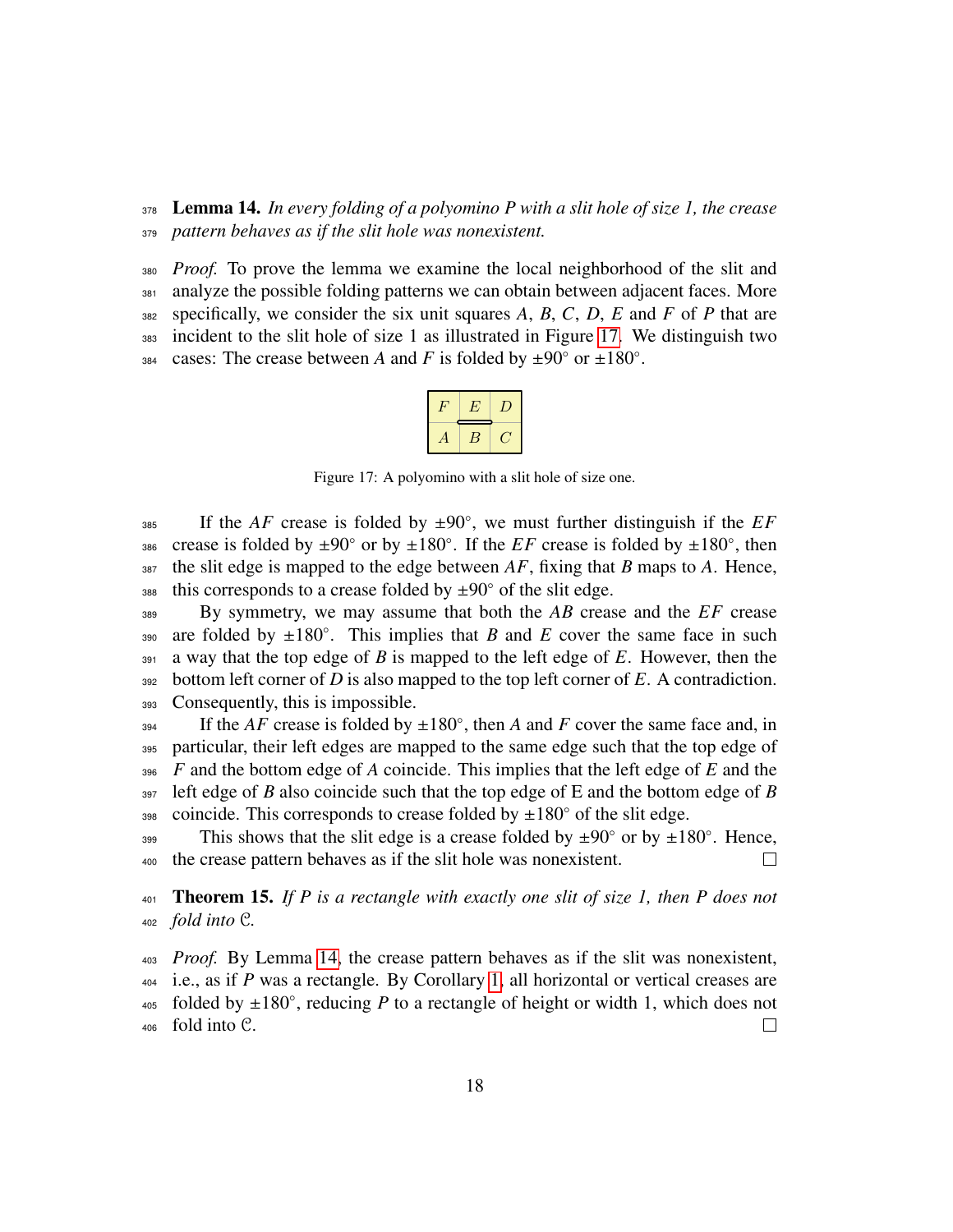Furthermore, we conjecture that the slit of size 1 never is the deciding factor for foldability.

**Conjecture 1.** Let polyomino P' be obtained from a polyomino P by adding a *slit s of size 1. If P*<sup>0</sup> *folds into* C*, then P folds into* C *as well.*

 We note that this is not true for arbitrarily large *polycubes* (connected three- dimensional polyhedron that are formed by a union of face-adjacent unit cubes on the cube lattice):

Lemma 16. *There exists a polyomino P with a slit s of size 1 and a polycube Q,*

<sup>415</sup> *such that P can be folded into Q, but the polyomino P' without s cannot be folded* 

 *into Q. That is, for larger polycubes, a slit of size 1 can be the deciding factor for foldability.*

<span id="page-18-0"></span>

Figure 18: Left: Polyomino *P* (with slit *s*), right: polycube *Q*. Colors of *P* coincide with the parts of the same color in *Q*, the light gray unit squares are not mapped to outer faces of *Q*.

 *Proof.* We consider the polyomino *P* and the polycube *Q* from Figure [18.](#page-18-0) *P* has 40 unit squares, and *Q* has 38 faces. Therefore, 38 out of the 40 unit squares will be the faces of *Q* when folded, hence, at most two unit squares of *P* may be folded on top of other unit squares to obtain *Q*.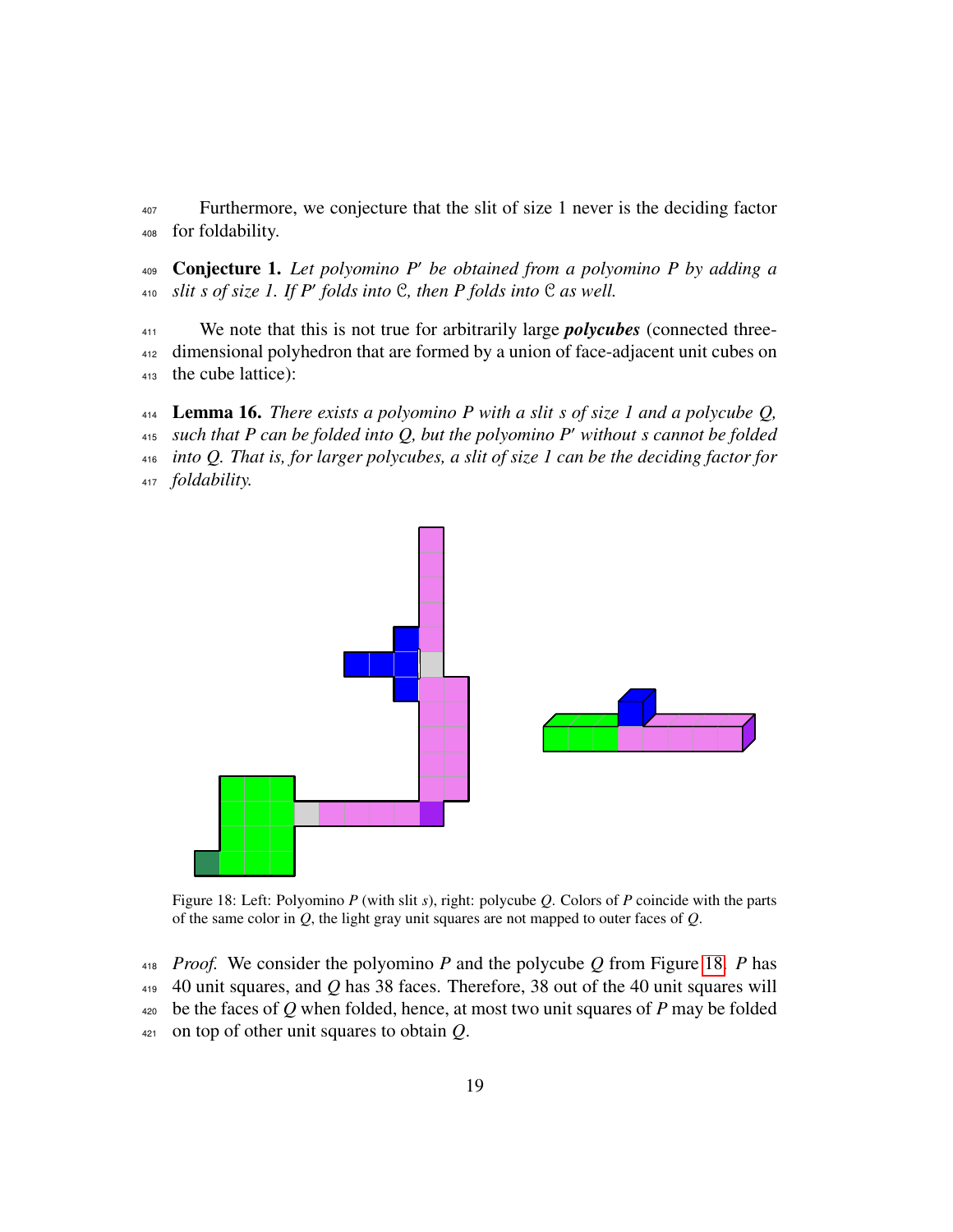*A*<sub>422</sub> *P* contains two rectangular  $k \times n$ -subpolyominoes with  $k, n \ge 2$  that do not contain *s*: a rectangular  $3 \times 4$ -subpolyomino in the lower left (green) and a rectcontain *s*: a rectangular  $3 \times 4$ -subpolyomino in the lower left (green) and a rect- $424$  angular  $5 \times 2$ -subpolyomino (pink). Similar to the proof for Corollary [1,](#page-10-2) we know <sup>425</sup> that there do not exist two collinear creases in these rectangular subpolyominoes, 426 one of which is folded by  $\pm 90^\circ$  and the other by  $\pm 180^\circ$ . Hence, if we fold a crease <sup>427</sup> in those rectangular subpolyominoes by some angle, all other collinear creases <sup>428</sup> (in the same row or column) are also folded by the same angle. Observe that the <sup>429</sup> surface of Q does not contain any  $2 \times 2$  flat squares. Hence, for every grid point <sup>430</sup> contained in a rectangle at least the vertical or horizontal creases are folded by <sup>431</sup> some angle.

<sup>432</sup> Assume that we fold the vertical crease of length 5 in the pink rectangular  $433 \quad 5 \times 2$ -subpolyomino by  $\pm 180^\circ$ . Then 5 unit squares would be folded on top of <sup>434</sup> other unit squares in *Q*, again a contradiction. If, on the other hand, we fold a 435 horizontal crease of length 2 in the rectangular  $5 \times 2$ -subpolyomino by  $\pm 180^\circ$ , <sup>436</sup> then all other unit squares need to appear as a face of *Q*. Similarly, if all of these  $437$  creases would be  $\pm 90^\circ$ , again 2 unit squares would be folded on top of other unit <sup>438</sup> squares. However, there are unit squares attached at the bottom and the top of 439 the  $5 \times 2$ -subpolyomino, which in that case cannot cover separate faces (5 unit 440 squares from the pink rectangular  $5 \times 2$ -subpolyomino plus these two adjacent  $_{441}$  unit squares can cover at most 4 faces of *Q*), which would yield further overlap, a  $442$  contradiction. Hence, the crease of length 5 must be  $\pm 90^\circ$ , thus, this will constitute <sup>443</sup> part of the row of eight unit cubes in *Q*.

<sup>444</sup> Analogously, assume that we fold any of the horizontal or vertical creases 445 of the green rectangular  $3 \times 4$ -subpolyomino by  $\pm 180^\circ$ . Hence, 3 or 4 of the 446 unit squares would be folded on top of other unit squares in  $Q$ , a contradiction. 447 Consequently, all existing folds must be  $\pm 90^\circ$ .

Assume that we fold all vertical creases in the green rectangular  $3\times4$  subpoly-449 omino  $\pm 90^\circ$ . This would yield 3 faces of a tube-like  $4 \times 1 \times 1$ -polycube for which 450 the  $1 \times 1$  top and bottom faces and one of the  $4 \times 1$  faces are missing. However,  $451$  together with (part of) the pink  $5 \times 1 \times 1$  polycube, this would yield a row of nine <sup>452</sup> unit cubes, which cannot be combined for *Q*. Hence, all horizontal creases must 453 be  $\pm 90^\circ$ .

454 Consequently, the green rectangular  $3 \times 4$ -subpolyomino can be folded in a 455 tube-like  $3 \times 1 \times 1$ -polycube for which the  $1 \times 1$  top and bottom faces are missing. <sup>456</sup> If we did not use the dark-green leftmost bottom unit square to cover one of these  $457$  faces, this closing face would need to be a unit square of the remaining  $27(=$  $468 \quad 40 - (3 \times 4 + 1)$ ) unit squares, however, then three unit squares must be folded 459 on top of unit squares of the folded  $3 \times 4$ -subpolyomino, a contradiction to the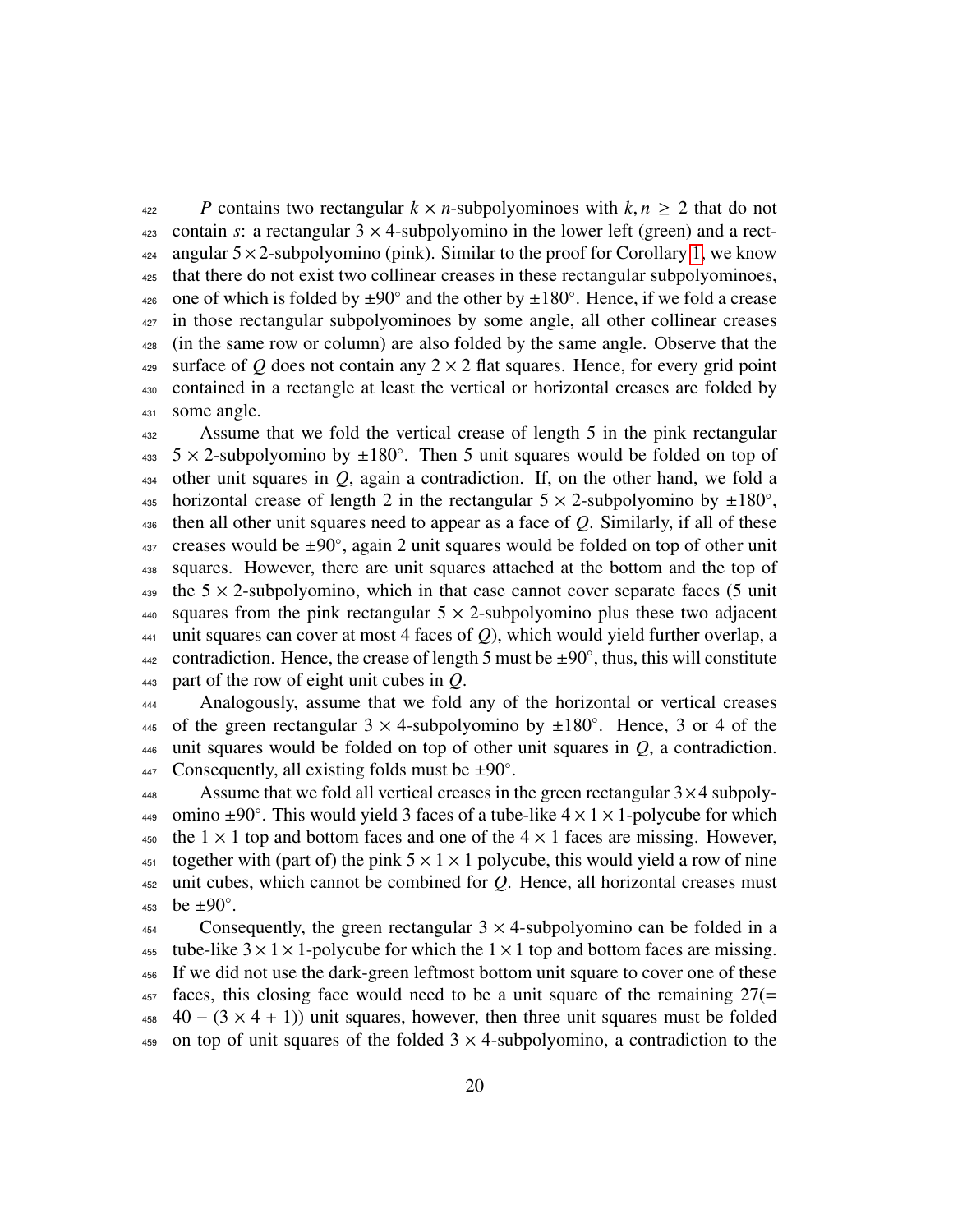number of faces of *Q* again.

461 Hence the  $3 \times 1 \times 1$  polycube with one  $1 \times 1$ -face missing (obtained from the 462 green rectangular  $3 \times 4$ -subpolyomino and the adjacent dark-green unit square), 463 must cover the left  $3 \times 1 \times 1$ -subpolycube of *Q*.

 Then, the only part of *P* that can be folded into the blue attached unit cube is the blue T-shape.

 The vertical unit-square row on top and below that T has length 5, hence, it must cover a part of the right  $5\times1\times1$  of Q (again, otherwise too many unit squares would be folded on top of each other).

469 We obtain this only when using the slit of size 1 (we push the green  $3 \times 4$ - subpolyomino and the adjacent dark-green unit square through the slit and unfold then again).  $\Box$ 

## <span id="page-20-0"></span>*4.3. An Algorithm to Check a Necessary Local Condition for Foldability*

 Consider the following local condition: let *s* be a unit square in a polyomino *P* such that the mapping between grid points of *s* and corners of a face of C has 475 been fixed. Then, for every unit square *s'* adjacent to *s*, there are two possibilities on how to map its four grid points onto C: the two grid points shared by *s* and 477 s' must be mapped consistently and for the other two grid points there are two 478 options depending on whether *s'* is folded by  $\pm 90^\circ$  to an adjacent face of C, or 479 whether it is folded by  $\pm 180^\circ$  to the same face of C.

 The algorithm below checks whether there exists a mapping between all grid points of unit squares of P to corners of C such that the above condition holds for every pair of adjacent polyomino squares of *P*.

 1. Run a breadth-first search on the polyomino unit squares, starting with the leftmost unit square in the top row of *P* and continue via adjacent unit squares. This produces a numbering of polyomino unit squares in which each but the first unit square is adjacent to at least one unit square with smaller number. See Figure [19](#page-21-1) for an example.

 2. Map grid points of the first unit square to the bottom face of C. Extend the mapping one unit square at a time according to the numbering, respecting the local condition (that is, in up to two ways). Track all such partial mappings.

 The algorithm is exponential, because unless inconsistencies are produced, the number of possible partial mappings doubles with every polyomino unit square. Nevertheless, it can be used to show non-foldability for small polyominoes: if no consistent mapping exists for a polyomino, then the polyomino cannot be folded onto C. On the other hand, any consistent grid-point mapping covering all faces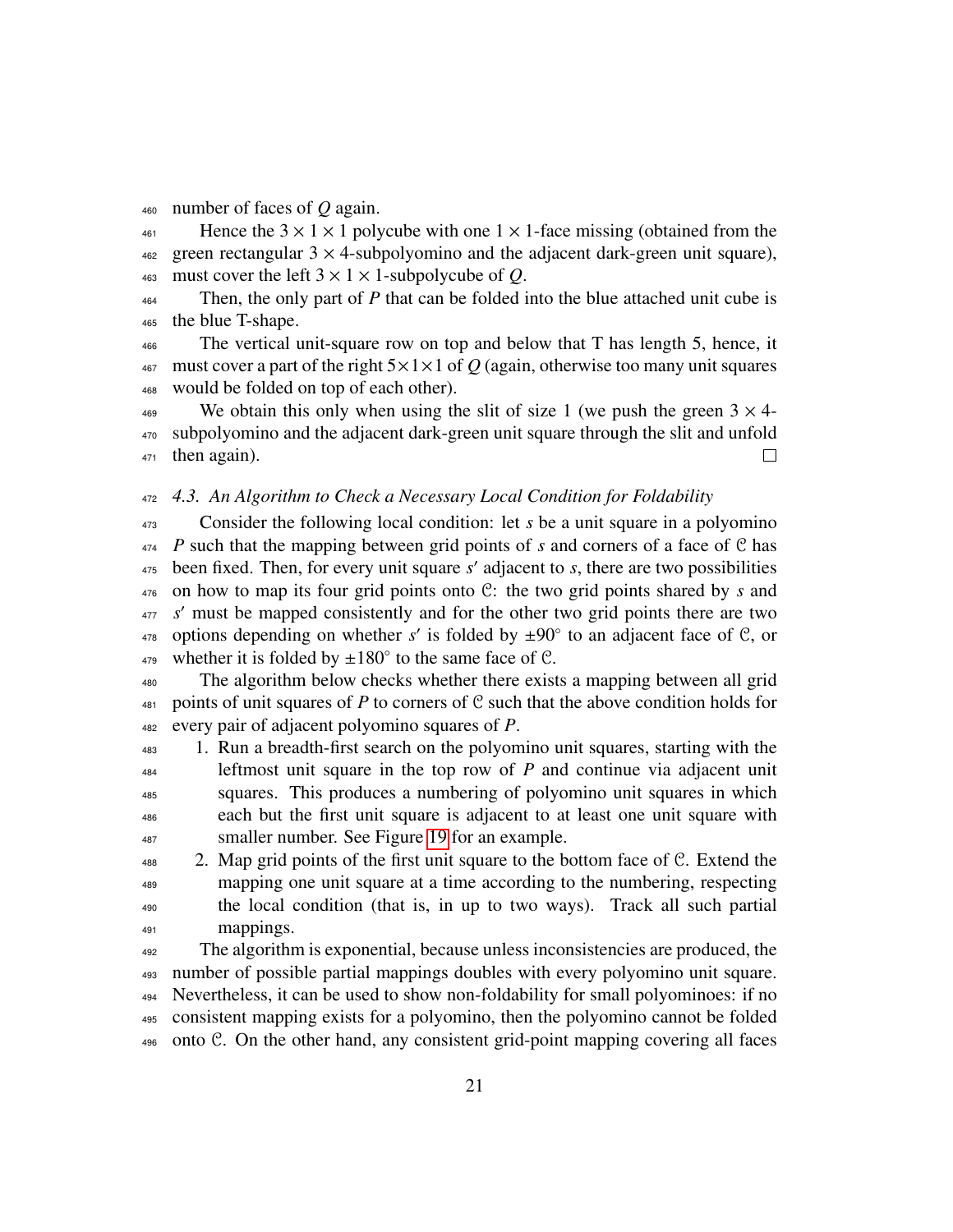| 0              | 1 | 3  | 5  |
|----------------|---|----|----|
| 1              |   | 5  | 8  |
| $\overline{2}$ | 4 |    | 11 |
| 4              |   | 10 | 13 |
| 6              | 9 | 12 | 14 |

<span id="page-21-1"></span>Figure 19: Example of Step 1 of the algorithm. It shows the numbering of polyomino squares produced by the breadth-first search.

 of C obtained by the algorithm that we tried could in practice be turned into a folding. However, we have not been able to prove that this is always the case.

 The algorithm above was used to prove that polyominoes in Figure [20](#page-21-2) do not fold, as well as it aided us to find the foldings of polyominoes in Figure [8.](#page-8-0) [A](http://github.com/zuzana-masarova/cube-folding)n implementation of the algorithm is available at the following site [http://](http://github.com/zuzana-masarova/cube-folding) [github.com/zuzana-masarova/cube-folding](http://github.com/zuzana-masarova/cube-folding).

<span id="page-21-2"></span>

Figure 20: These polyominoes with single L-, U- and straight size-2 slits do not fold into a cube.

## <span id="page-21-0"></span>5. Conclusion and Open Problems

 We showed that, if a polyomino *P* does contain a non-basic hole, then *P* folds into C. Moreover, we showed that a unit-square hole, size-2 slits (straight or L), and a size-3 U-slit sometimes allow for foldability.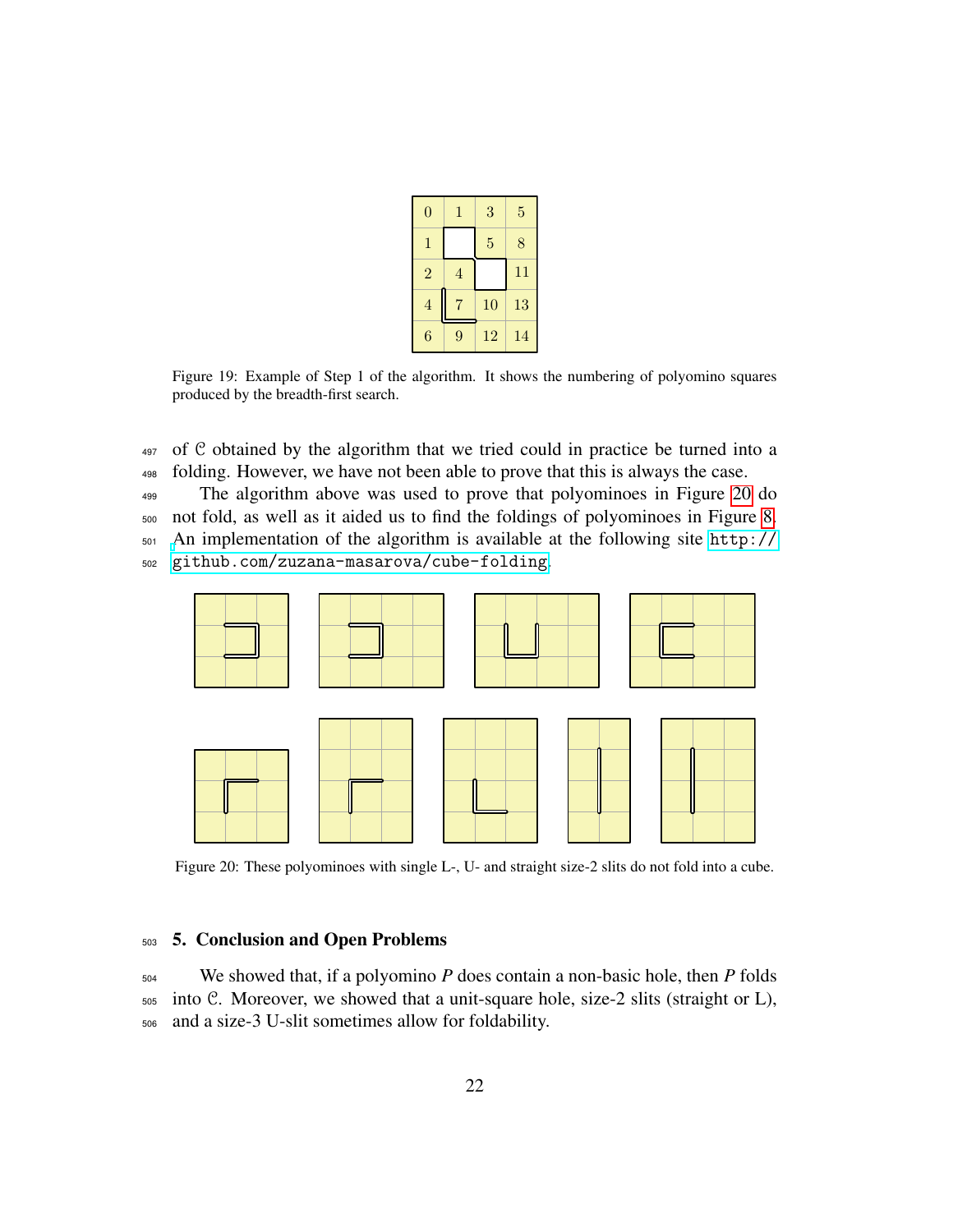Based on the presented results, we created a font of 26 polyominoes with slits that look like each letter of the alphabet, and each fold into C. See Figure [21,](#page-23-0) and <http://erikdemaine.org/fonts/cubefolding/> for a web app.

We conclude with a list of interesting open problems:

- 511 Does a consistent grid-point mapping output by the algorithm in Section [4.3](#page-20-0)  $\frac{1}{512}$  imply that the polyomino is foldable? If so, is the folding uniquely deter-mined?
- Is any rectangular polyomino with one L-slit, U-slit, or straight slit of size 2 foldable? Currently, we only know that the small polyominoes in Figure [20](#page-21-2) do not fold.
- We considered the existence of only a folded state in the shape of C, but what if we require a continuous folding motion from the unfolded polyomino into C? These two models are known to be equivalent for polygons without holes [\[13,](#page-25-3) [3\]](#page-24-0), but equivalence remains an open problem for polygons with holes as in our case.

# Acknowledgments

 This research was performed in part at the 33rd Bellairs Winter Workshop on Computational Geometry. We thank all other participants for a fruitful atmosphere. H. Akitaya was supported by NSF CCF-1422311 & 1423615. Z. Masárová was partially funded by Wittgenstein Prize, Austrian Science Fund (FWF), grant no. Z 342-N31.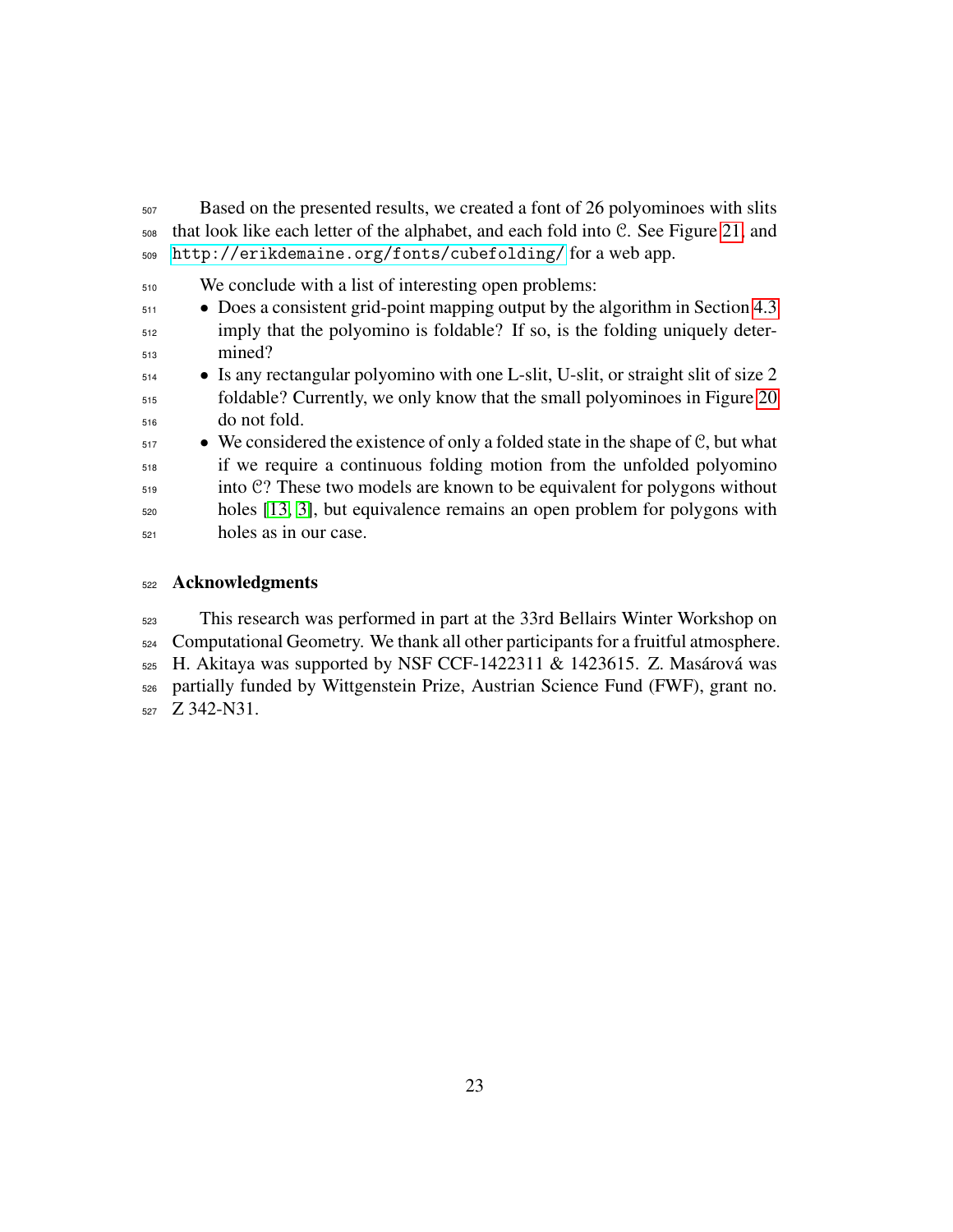<span id="page-23-0"></span>

Figure 21: Cube-folding font: the slits representing each letter enable each rectangular puzzle to fold into a cube.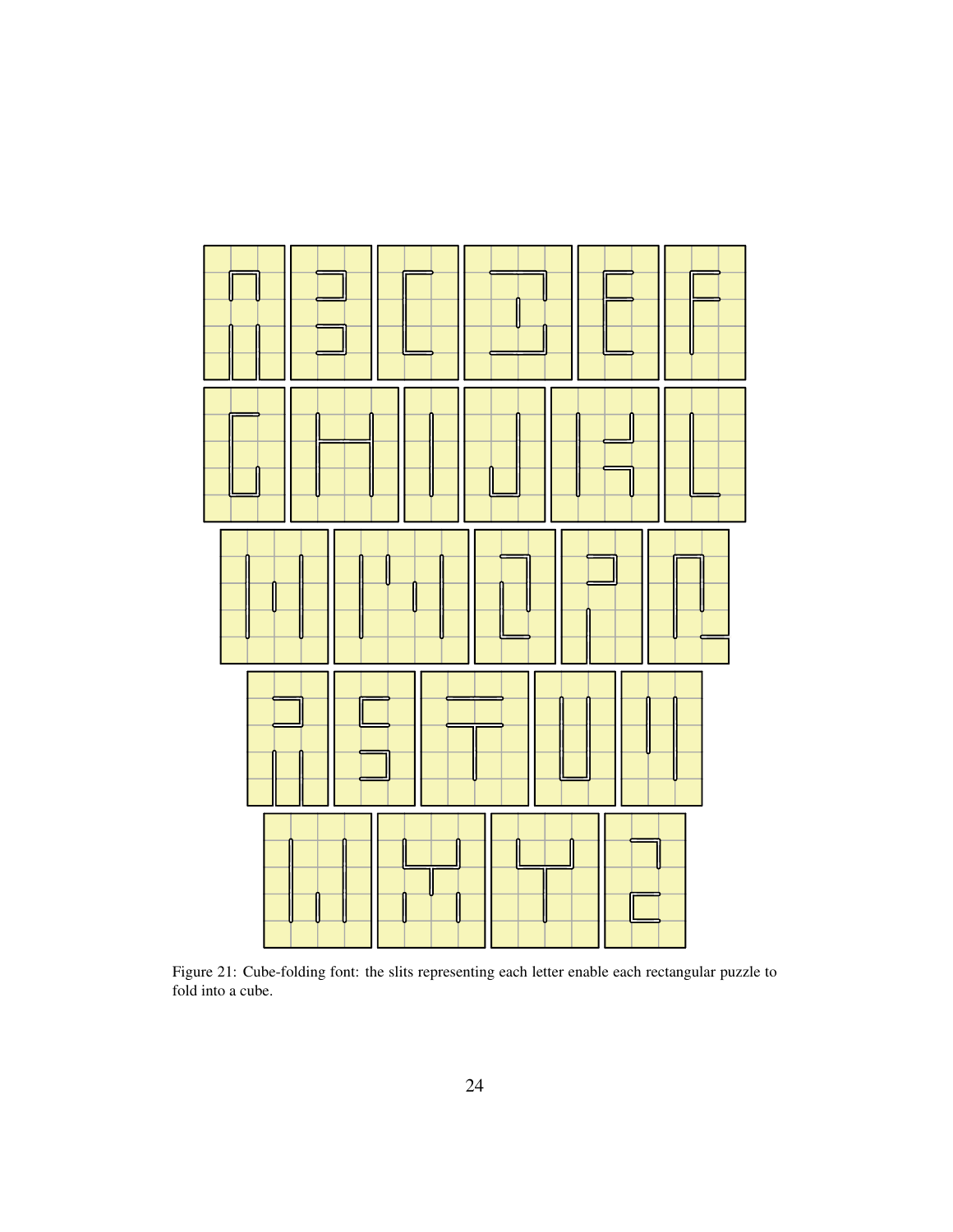#### References

- <span id="page-24-1"></span> [1] O. Aichholzer, H. Akitaya, K. Cheung, E. Demaine, M. Demaine, S. Fekete, L. Kleist, I. Kostitsyna, M. Lo¨ffler, Z. Masarova, K. Mundiolva, C. Schmidt,  $_{531}$  Folding polyominoes with holes into a cube, in: Proc. 31st Can. Conf. Comp. Geom. (CCCG), 2019, pp. 164–170.
- <span id="page-24-2"></span> [2] N. Beluhov, Cube folding, [https://nbpuzzles.wordpress.com/2014/](https://nbpuzzles.wordpress.com/2014/06/08/cube-folding/) [06/08/cube-folding/](https://nbpuzzles.wordpress.com/2014/06/08/cube-folding/) (2014).
- <span id="page-24-0"></span> [3] E. D. Demaine, J. O'Rourke, Geometric folding algorithms: linkages, origami, polyhedra, Cambridge university press, 2007.
- <span id="page-24-3"></span> [4] O. Aichholzer, M. Biro, E. D. Demaine, M. L. Demaine, D. Eppstein, S. P. Fekete, A. Hesterberg, I. Kostitsyna, C. Schmidt, Folding polyominoes into (poly)cubes, Int. J. Comp. Geom. & Applic. 28 (03) (2018) 197–226.
- <span id="page-24-4"></span> [5] K. Y. Czajkowski, E. D. Demaine, M. L. Demaine, K. Eppling, R. Kraft, K. Mundilova, L. Smith, Folding small polyominoes into a unit cube, in: Proc. 32nd Can. Conf. Comp. Geom. (CCCG), 2020.
- <span id="page-24-5"></span> [6] N. M. Benbernou, E. D. Demaine, M. L. Demaine, A. Lubiw, Universal hinge patterns for folding strips efficiently into any grid polyhedron, Computational Geometry: Theory and Applications (August 2020). [doi:](https://doi.org/doi:10.1016/j.comgeo.2020.101633) [doi:10.1016/j.comgeo.2020.101633](https://doi.org/doi:10.1016/j.comgeo.2020.101633).
- <span id="page-24-6"></span> [7] G. Aloupis, P. K. Bose, S. Collette, E. D. Demaine, M. L. Demaine, K. Dou¨ıeb, V. Dujmovic, J. Iacono, S. Langerman, P. Morin, Common ´ unfoldings of polyominoes and polycubes, in: Proc. 9th Int. Conf. Comp. Geom., Graphs & Appl. (CGGA), Vol. 7033 of LNCS, 2011, pp. 44–54. [doi:10.1007/978-3-642-24983-9\\_5](https://doi.org/10.1007/978-3-642-24983-9_5).
- <span id="page-24-7"></span> [8] Z. Abel, E. Demaine, M. Demaine, H. Matsui, G. Rote, R. Uehara, [Common](http://www.cccg.ca/proceedings/2011/papers/paper49.pdf) [developments of several di](http://www.cccg.ca/proceedings/2011/papers/paper49.pdf)fferent orthogonal boxes, in: Proc. 23rd Can. Conf. Comp. Geom. (CCCG), 2011, pp. 77–82, paper 49.
- URL <http://www.cccg.ca/proceedings/2011/papers/paper49.pdf>
- <span id="page-24-8"></span> [9] J. Mitani, R. Uehara, Polygons folding to plural incongruent orthogonal boxes, in: Proc. 20th Can. Conf. Comp. Geom. (CCCG), 2008, pp. 31–34.